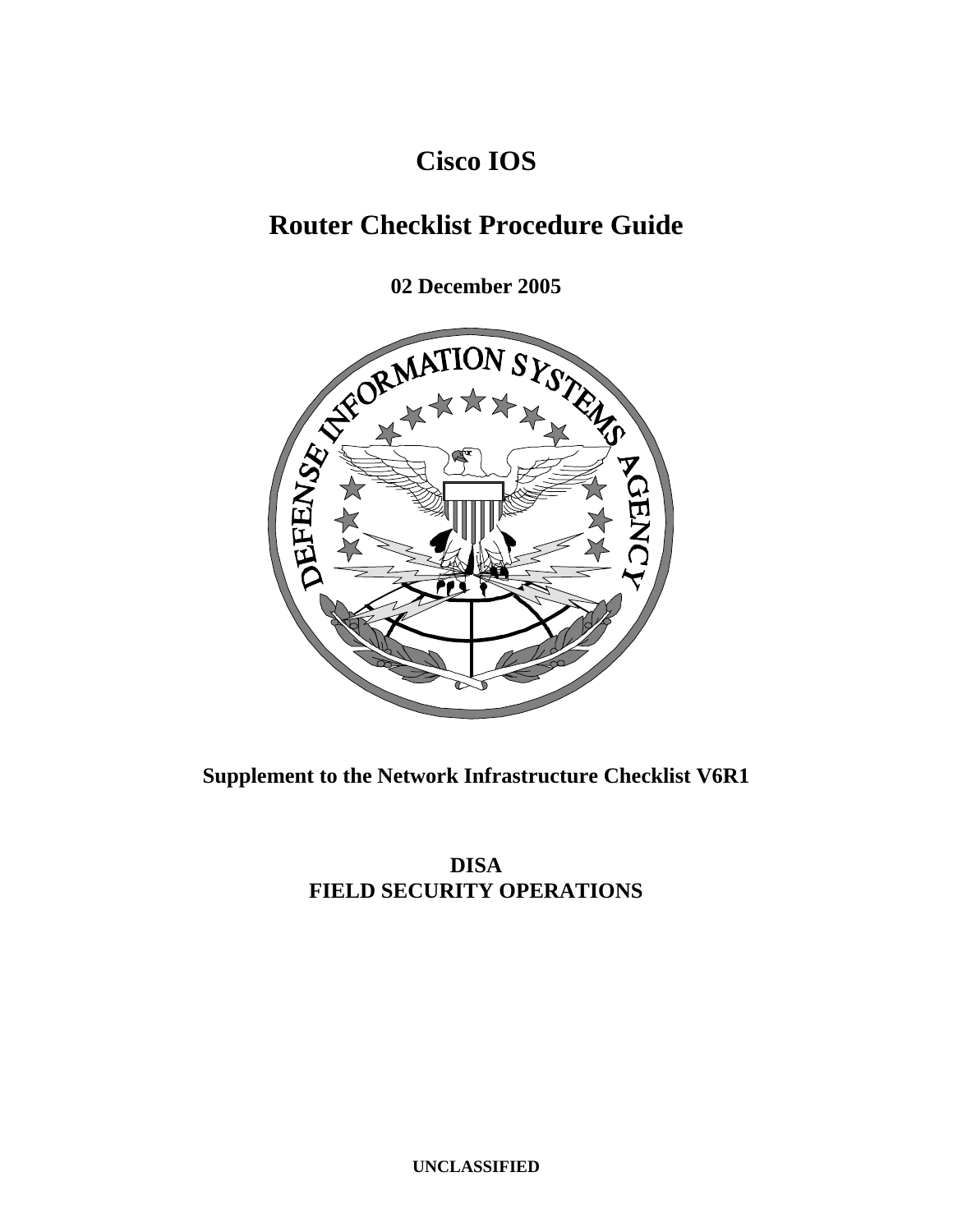Supplement to the Network Infrastructure Checklist V6R4 Field Security Operations 02 December 2005 Defense Information Systems Agency

This page is intentionally left blank.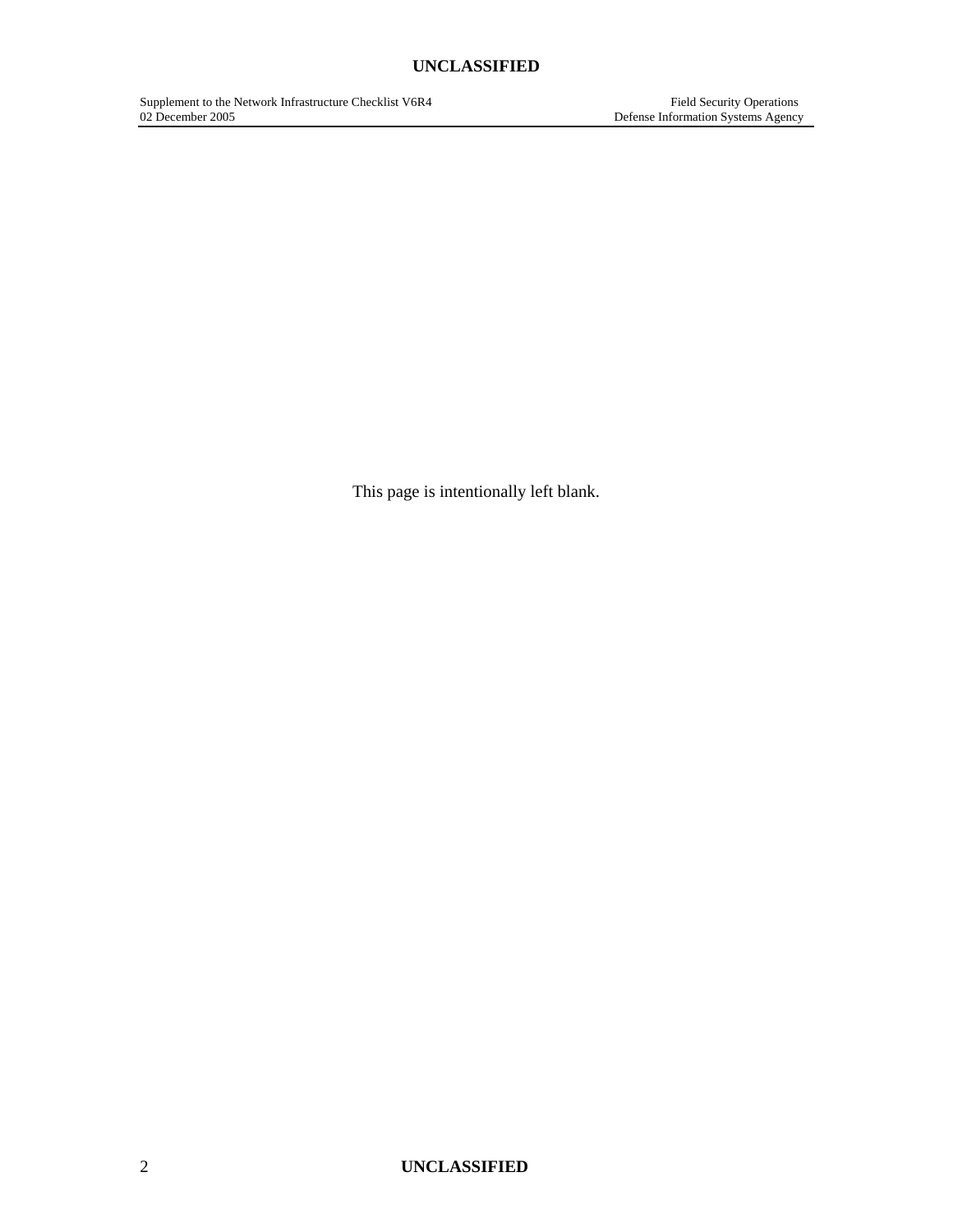# **TABLE OF CONTENTS**

| NET0400        |    |
|----------------|----|
|                |    |
|                |    |
|                |    |
|                |    |
|                |    |
|                |    |
| NET0650        | 13 |
|                |    |
|                |    |
|                |    |
|                |    |
| <b>NET0681</b> |    |
| <b>NET0682</b> |    |
|                | 20 |
|                |    |
|                |    |
|                |    |
|                |    |
|                |    |
|                |    |
|                |    |
|                |    |
|                |    |
|                |    |
|                |    |
|                |    |
|                |    |
|                |    |
| NET1000        |    |
| <b>NET1020</b> |    |
| NET1021        |    |
|                |    |
|                |    |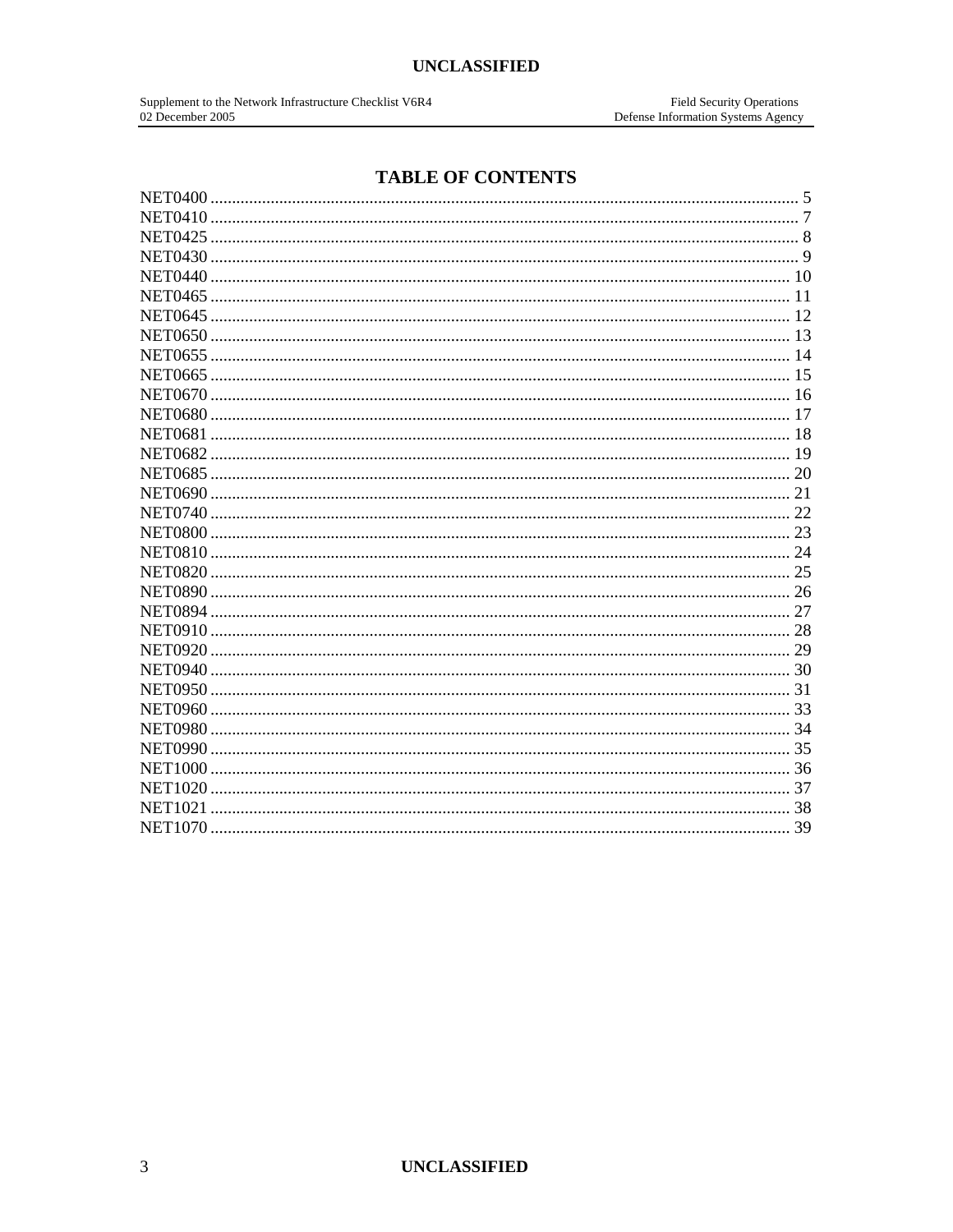Supplement to the Network Infrastructure Checklist V6R4 Field Security Operations 02 December 2005 Defense Information Systems Agency

This page is intentionally left blank.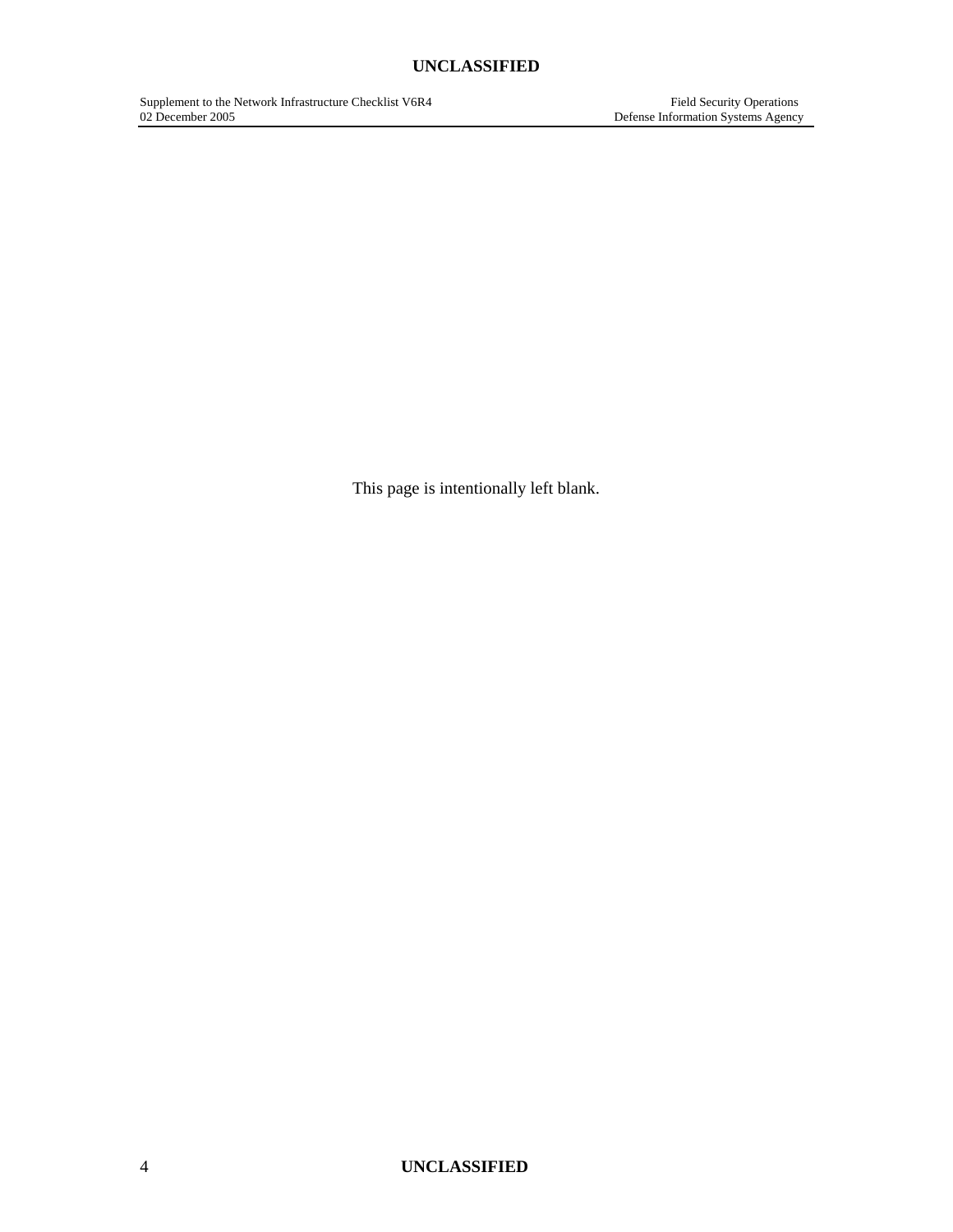Requirement: *The router administrator will ensure neighbor authentication with MD5 is implemented for all routing protocols with all peer routers within the same or between autonomous systems (AS).*

Procedure: Determine what routing protocols have been implemented on the edge with external peers as well as internally. With the exception of external NIPRNet or SIPRNet peers, neighbor authentication must be implemented using MD5. The following routing protocols support MD5: BGP, OSPF, IS-IS, EIGRP, and RIP V2. Following are some sample configurations for BGP, OSPF, and EIGRP neighbor authentication.

# BGP

router bgp 100 neighbor external-peers peer-group neighbor 171.69.232.90 remote-as 200 neighbor 171.69.232.90 peer-group external-peers neighbor 171.69.232.100 remote-as 300 neighbor 171.69.232.100 peer-group external-peers neighbor 171.69.232.90 **password** xxxxxxxxxx neighbor 171.69.232.100 **password** xxxxxxxxxx

Note: The neighbor/password statement can be applied to either the peer-group or the neighbor definition.

# **OSPF**

interface Ethernet0 ip address 10.10.10.10 255.255.255.0 ip ospf **message-digest-key** 10 **md5 mypassword**

router ospf 10 network 10.10.0.0 0.0.255.255 area 0 area 0 **authentication message-digest**

Note: Authentication has to be enabled for each area. In OSPF, an interface belongs to only one area; hence, there would always be a network statement under the OSPF process ID for each interface that has OSPF traffic. The network statement defines the area in which the network belongs.

The MD5 key-id and password is defined under each interface connected to an OSPF neighbor.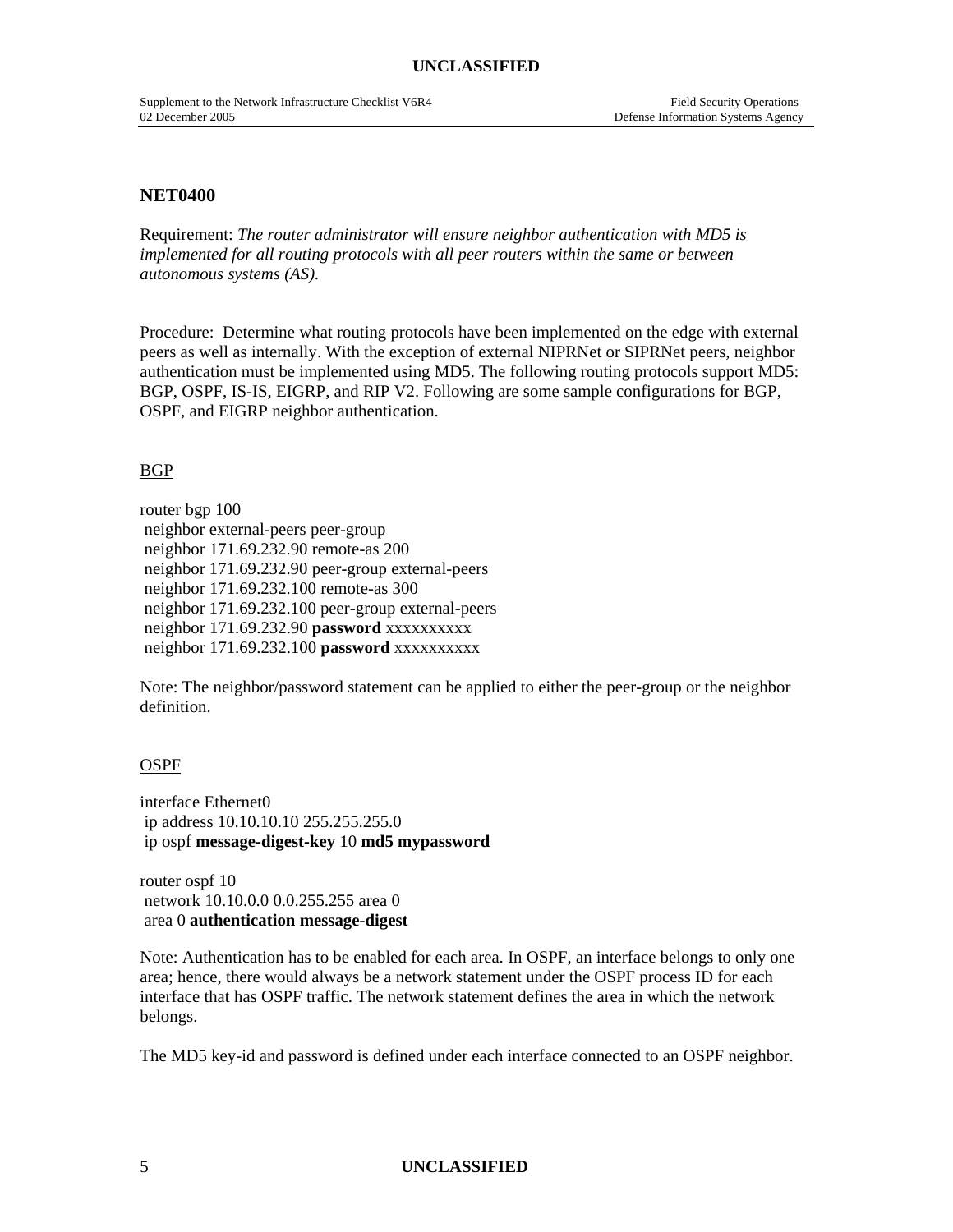Supplement to the Network Infrastructure Checklist V6R4 Field Security Operations<br>
02 December 2005 **Field Security Operations** 

#### EIGRP

.

.

interface Ethernet0 ip address 10.10.10.10 255.255.255.0 **ip authentication mode eigrp 1 md5**  ip authentication key-chain eigrp **1 mypassword** .

. **key chain mypassword** key 12345 key-string abcdefg accept-lifetime infinite .

. router eigrp **1**  network 10.0.0.0 no auto-summary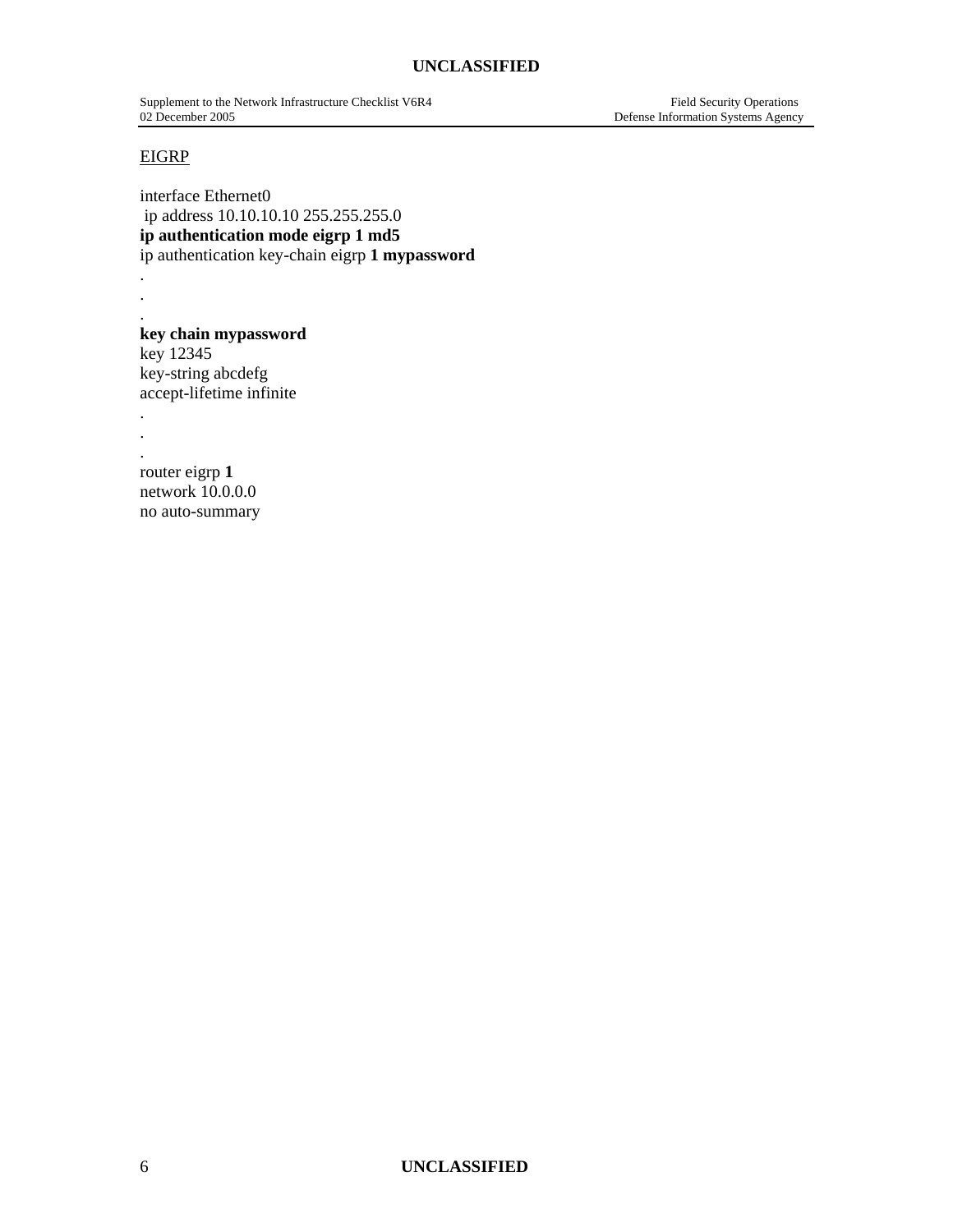. .

.

Requirement: *The router administrator will restrict BGP connections to known IP addresses of neighbor routers from a trusted AS.*

Procedure: Review the running configuration to ensure that BGP connections are only from known neighbors in a trusted AS by restricting TCP port 179 to specific IP addresses.

Using an Ingress ACL

**interface** FastEthernet 0/0 description NIPRNet link ip address 199.36.92.1 255.255.255.252 ip access-group **101 in**  .

access-list 101 permit tcp host 192.168.1.1 host 192.168.1.2 **eq 179**

. .

access-list 101 deny ip any any

Using an IP Receive ACL

The IP Receive ACL feature can also be used to filter traffic that is destined for the router. The filtering occurs after any ingress ACL on the interface in which the traffic enters. Following is an example using an IP Receive ACL:

ip receive access-list 100 access-list 100 deny icmp any any fragments access-list 100 permit tcp 192.168.1.0 0.0.0.255 any eq 22 access-list 100 permit tcp host 192.168.1.1 any eq **bgp** access-list 100 deny ip any any

Note: This feature is currently only supported on 7500 and 12000 series routers with 12.0 (24)S and 12.0(22)S respectively.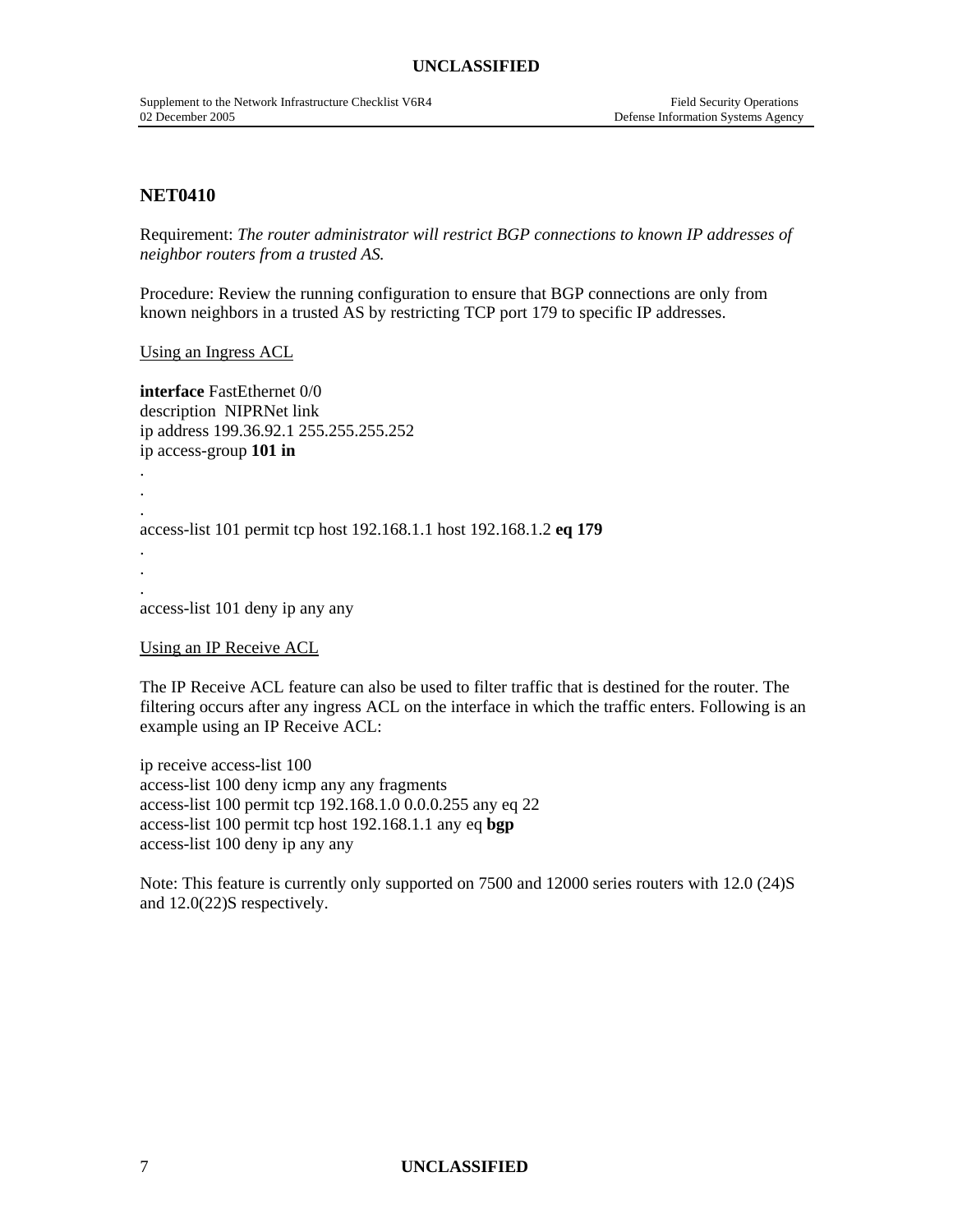Requirement: *The IAO/NSO will ensure the lifetime of a MD5 Key expiration is set to never expire. The lifetime of the MD5 key will be configured as infinite for route authentication, if supported by the current approved router software version.*

**NOTE:** Only Enhanced Interior Gateway Routing Protocol (EIGRP), and Routing Information Protocol (RIP) Version 2 use key chains. This check is in place to ensure keys do not expire creating a DOS due to adjacencies being dropped and routes being aged out. The recommendation is to use two rotating six month keys with a third key set as infinite lifetime. The lifetime key should be changed 7 days after the rotating keys have expired and redefined.

Procedure: Review the running configuration to determine if key authentication has been defined with an infinite lifetime.

interface ethernet 0 interface ethernet 0 ip rip authentication key-chain trees ip authentication mode eigrp 1 md5 ip rip authentication mode md5 ip authentication key-chain eigrp 1 trees router rip router eigrp 1 network 172.19.0.0 network 172.19.0.0 version 2 key chain trees key chain trees key 1 key 1 key-string willow key-string willow accept-lifetime 22:45:00 Feb 10 2005 22:45:00 Aug 10 2005 accept-lifetime 22:45:00 Feb 10 2005 22:45:00 Aug 10 2005 send-lifetime 23:00:00 Feb 10 2005 22:45:00 Aug 10 2005 send-lifetime 23:00:00 Feb 10 2005 22:45:00 Aug 10 2005 key 2 key 2 key-string birch key-string birch key-string birch key-string birch <br>accept-lifetime 22:45:00 Aug 9 2005 22:45:00 Feb 10 2006 accept-lifetime send-lifetime 23:00:00 Aug 9 2005 22:45:00 Feb 10 2006 send-lifetime 23:00:00 Dec 10 2005 22:45:00 Jan 10 2006 key 9999 key 9999 key-string maple<br>accept-lifetime 22:45:00 Feb 9 2005 infinite<br>accept-lifetime 22:45:00 Feb 9 2005 infinite accept-lifetime 22:45:00 Feb 9 2005 infinite send-lifetime 23:00:00 Feb 9 2005 infinite send-lifetime 23:00:00 Feb 9 2005 infinite

# RIP 2 **Example** EIGRP **Example**

accept-lifetime 22:45:00 Dec 10 2005 22:45:00 Feb 10 2006

**NOTE:** When using MD5 authentication keys, it is imperative the site is in compliance with the NTP policies. The router has to know the time!

**NOTE:** Must make this a high number to ensure you have plenty of room to put keys in before it. All subsequent keys will be decremented by one (9998, 9997…)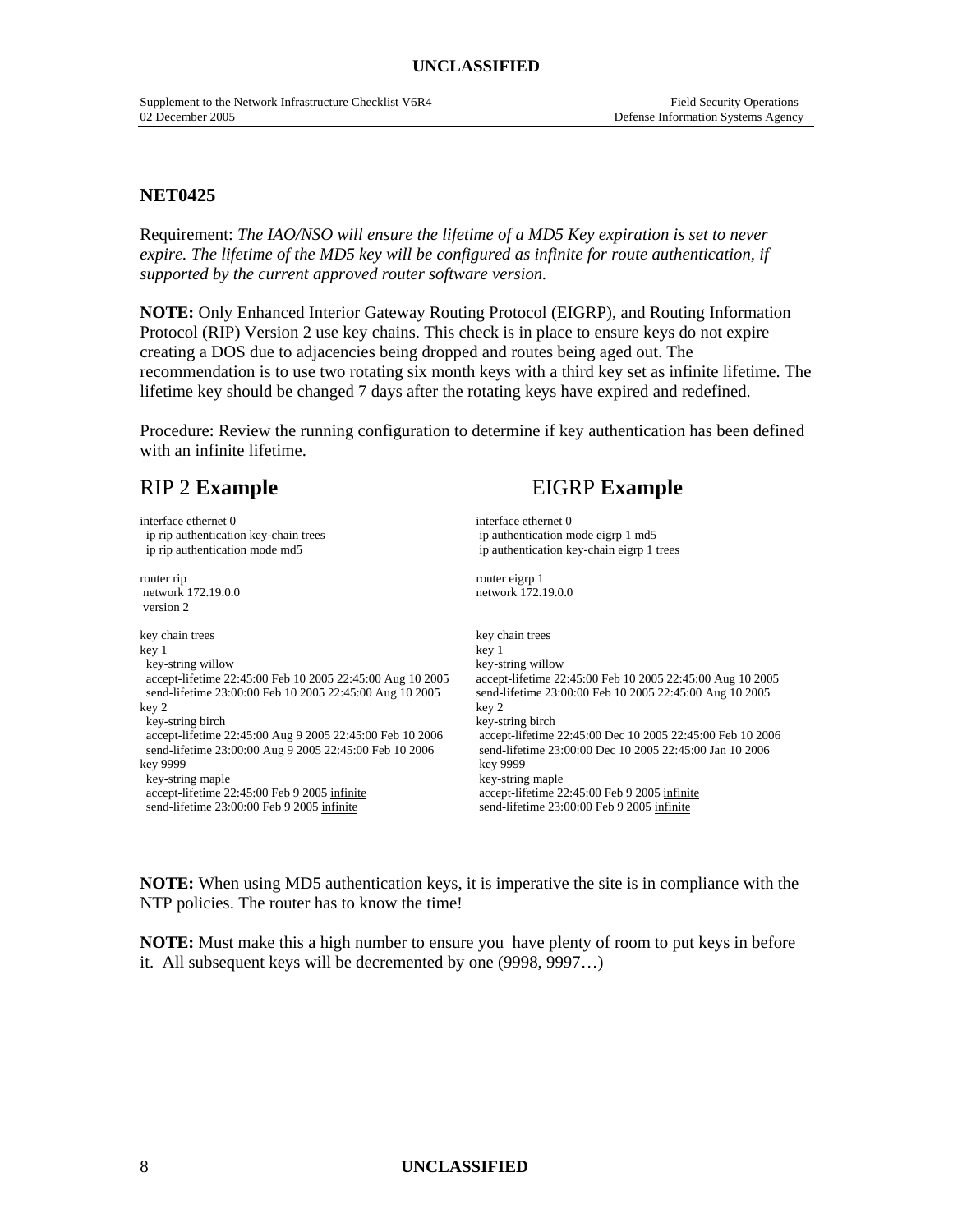# **NET0430**

. .

.

Requirement: *The IAO/NSO will ensure that an authentication server is used to gain administrative access to all routers.*

Procedure: Verify that an authentication server is required to access the router by reviewing the running configuration. You should find an authentication statement similar to the example below:

aaa new-model aaa authentication login *list-name* **tacacs+** local

tacacs-server host x.x.x.x tacacs-server key xxxx

. line vty 0 4 login authentication *list-name* 

The *aaa new-model* statement must be present as it enables AAA. The authentication *list-name* defined in the *aaa authentication* statement must be specified for console and vty access via the login statement as shown above. The authentication server must be defined to the router (i.e., tacacs-server, radius-server) and must be reachable; otherwise, the next available authentication method specified in the *list-name* will be used (i.e. local).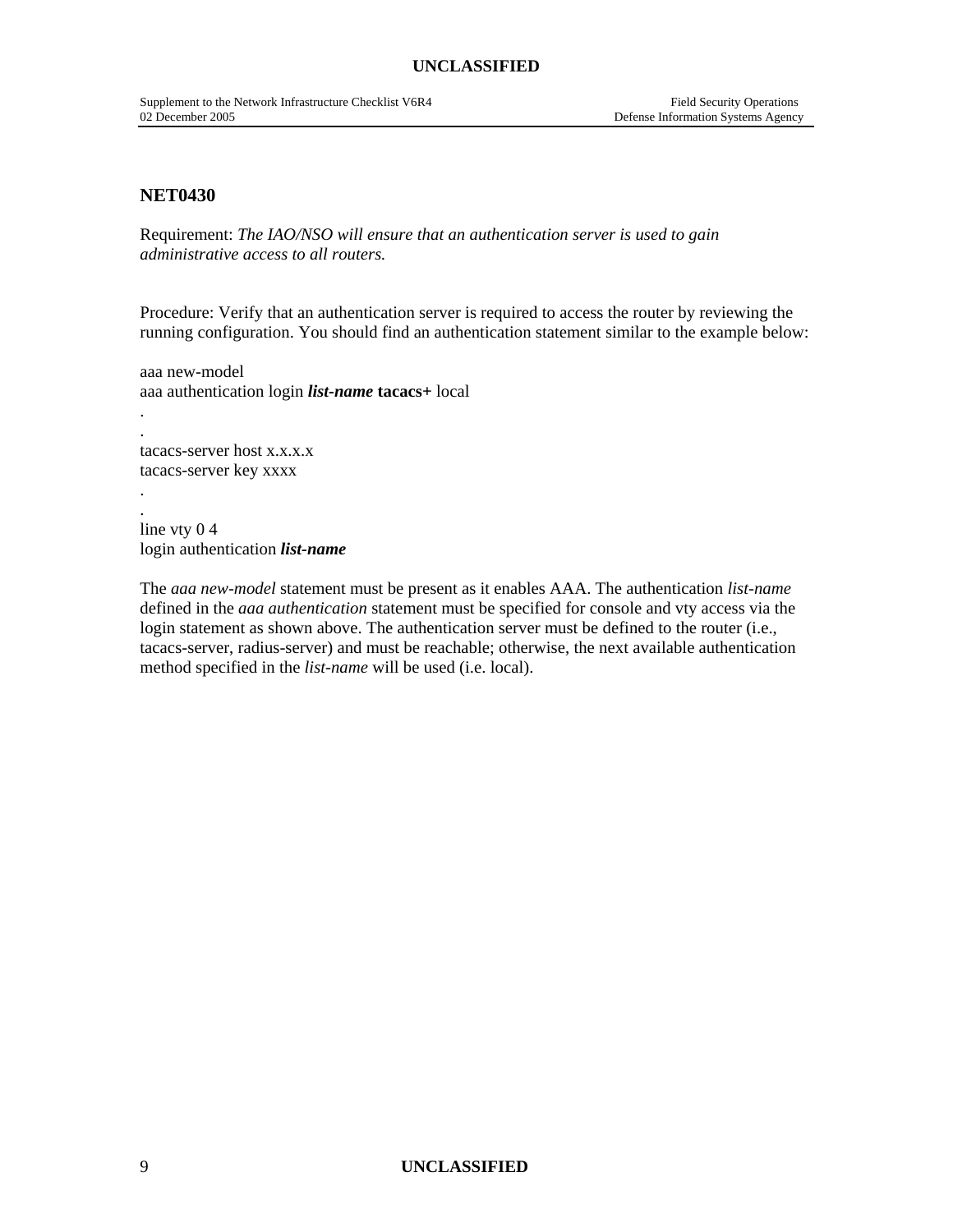Requirement: *The IAO/NSO will ensure that when an authentication server is used for administrative access to the router, only one account is defined locally on the router for use in an emergency (i.e., authentication server or connection to the server is down).*

Procedure: Review the running configuration and verify that only one local account has been defined. An example of a local account is shown in the example below:

username xxxxxxx password 7 xxxxxxxxxxx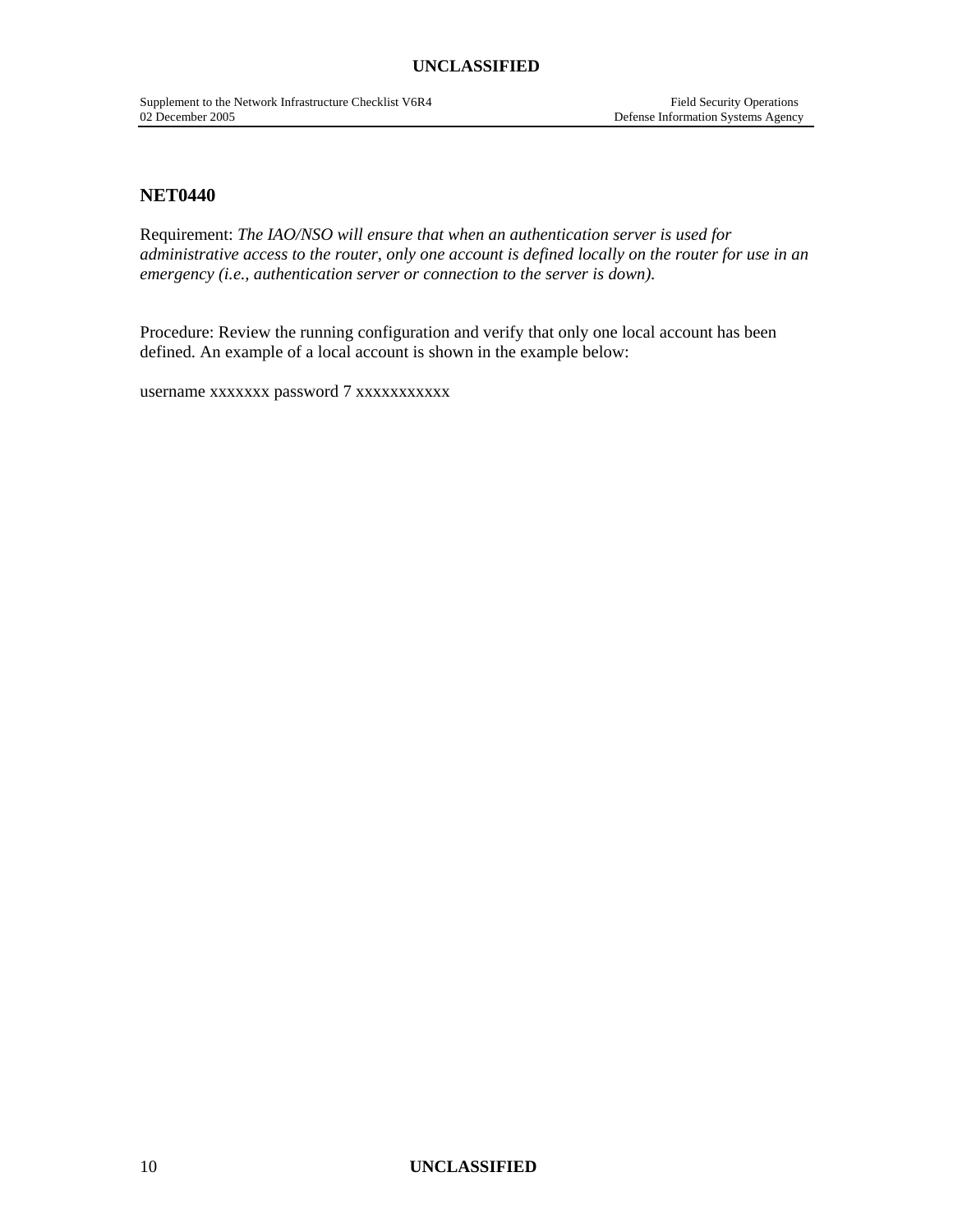Requirement: *The router administrator will ensure that all user accounts are assigned the lowest privilege level that allows them to perform their duties.*

Procedure: There are 16 possible privilege levels that can be specified for users in the router configuration. The levels can map to commands, which have set privilege levels--or you can reassign levels to commands. Usernames with corresponding passwords can be set to a specific level. There would be several username *name* password *password* followed by username *name* privilege *level*. The user will automatically be granted that privilege level upon logging in. Below is an example of assigning a privilege level to a local user account and changing the default privilege levels of the configure terminal command.

username junior-engineer1 **privilege 7** password xxxxxx username senior-engineer1 **privilege 15** password xxxxxx privilege exec level 7 configure terminal

Note The above example only covers local accounts, you will still need to check the accounts and their associated privilege levels configured in the authentication server. You can also use TACACS for even more granularity at the command level.

Below is an example of CiscoSecure TACACS+ server

```
user = junior-engineer1 { 
     password = clear "xxxxx" 
    service = shell \{ set priv-lvl = 7 
      } 
}
```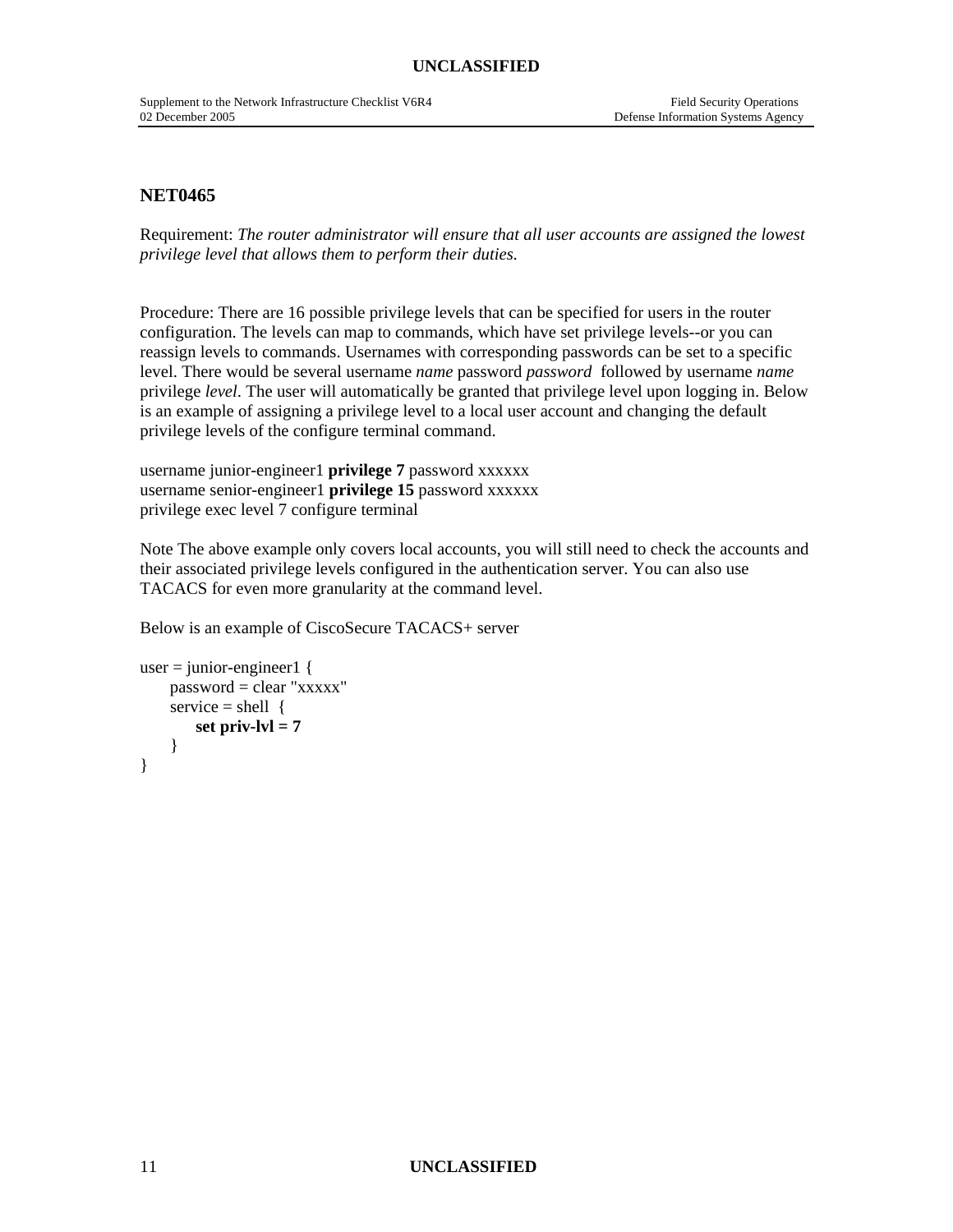# **NET0645**

Requirement: *The IAO/NSO will ensure that all OOB management connections to the router require passwords*

Procedure: Review each router's configuration to ensure that the console port and the vty ports used by the OOBM network require a login prompt. The configuration should look similar to the following:

line con 0 **login** authentication admin\_only exec-timeout 10 0 line vty 0 4 **login** authentication admin\_only exec-timeout 10 0 transport input ssh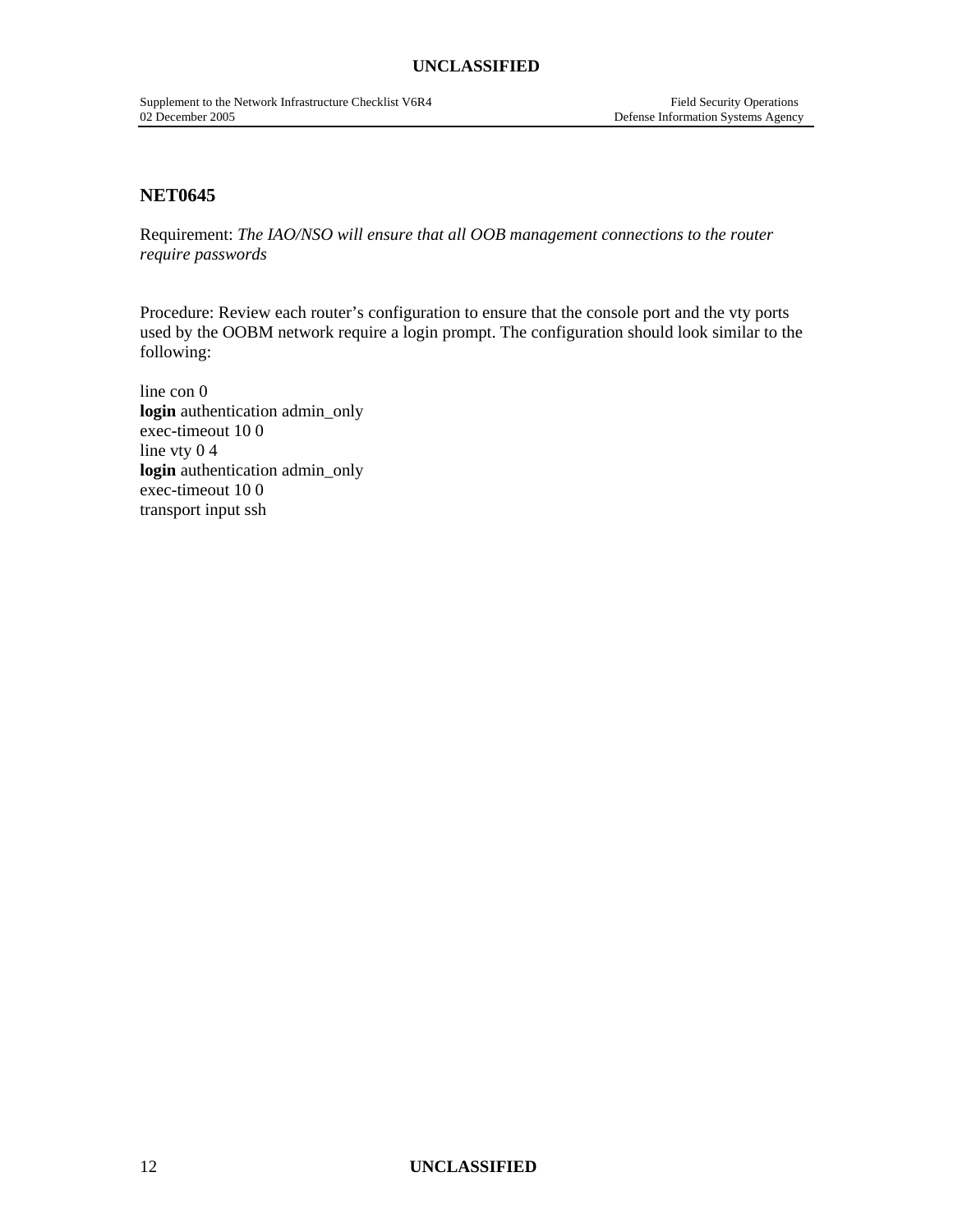# **NET0650**

Requirement: *The router administrator will ensure the router console port is configured to time out after 10 minutes or less of inactivity.*

Procedure: Review each Cisco router configuration to ensure that the console is disabled after 15 minutes of inactivity. The configuration should look similar to the following:

line con 0 login authentication admin\_only **exec-timeout 10 0**

Note: the default is 10 minutes.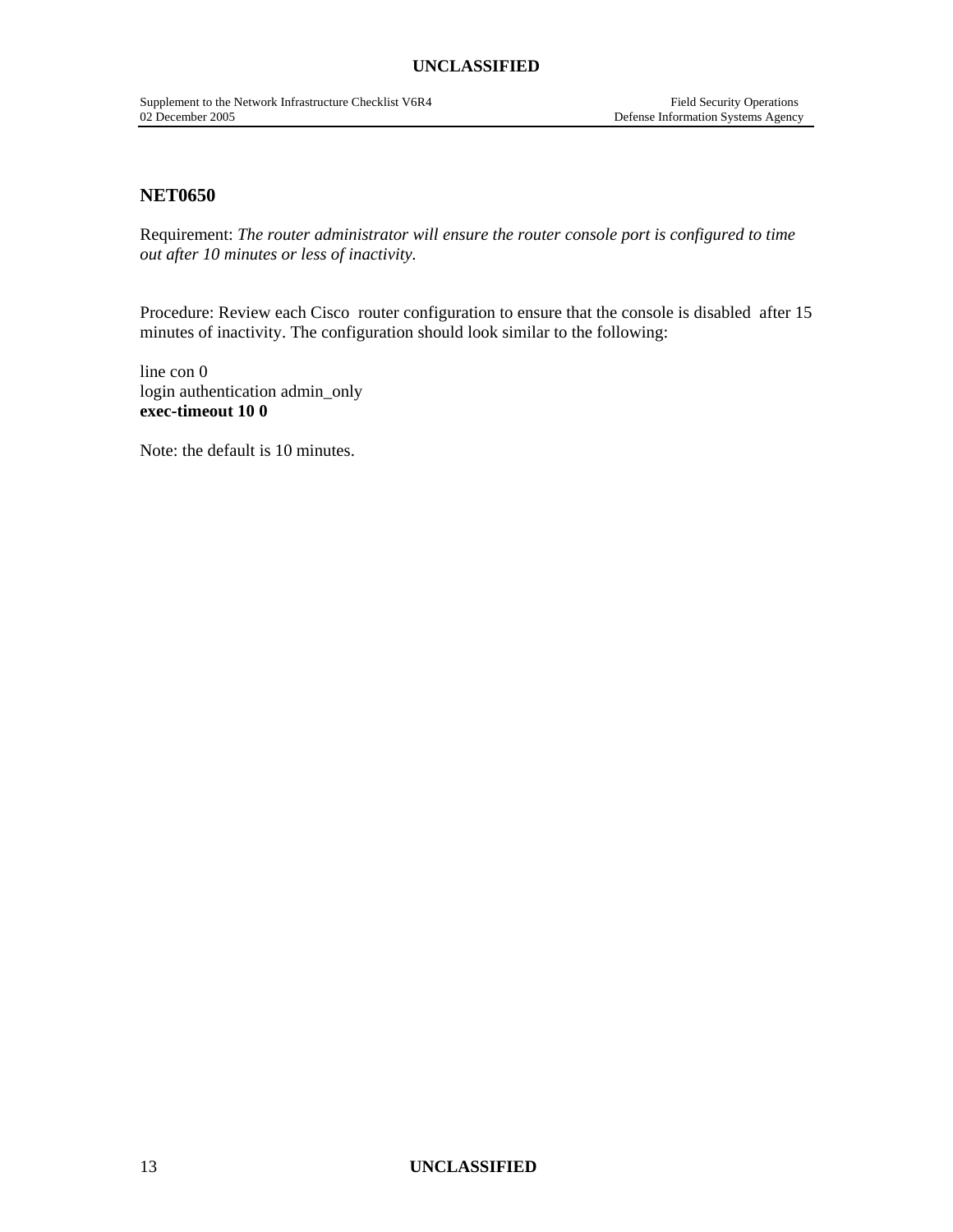# **NET0655**

Requirement: *The router administrator will ensure that the router's auxiliary port is disabled.*

Procedure: View each Cisco router's configuration to ensure that the auxiliary port is disabled with a configuration similar to the following:

line aux 0 no exec transport input none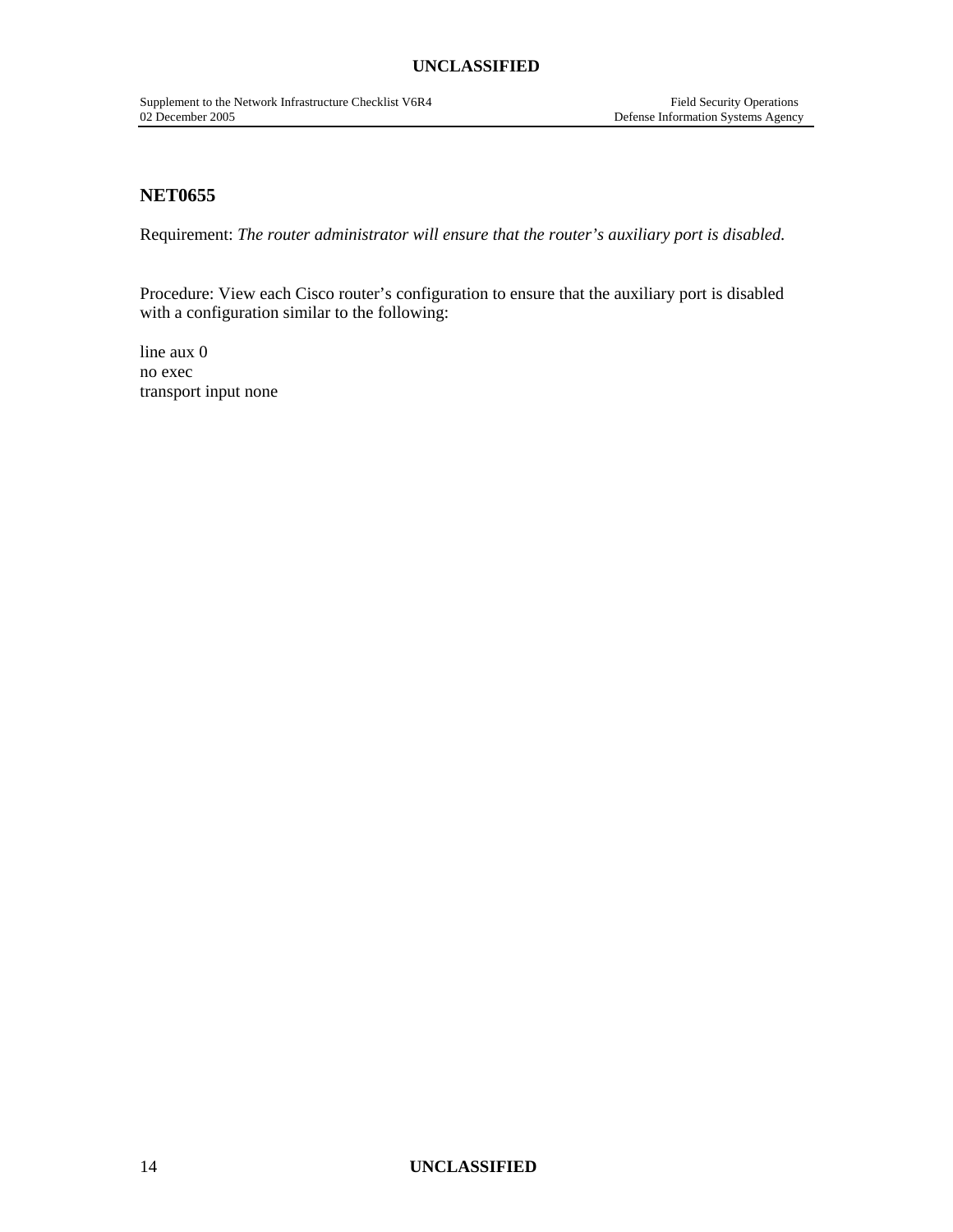# **NET0665**

Requirement: *The IAO/NSO will ensure that all in-band management connections to the router require passwords.*

Procedure: Review each router's configuration to ensure that the VTY ports require a login prompt. The configuration should look similar to the following:

line vty 0 4 **login** authentication admin\_only exec-timeout 10 0 transport input ssh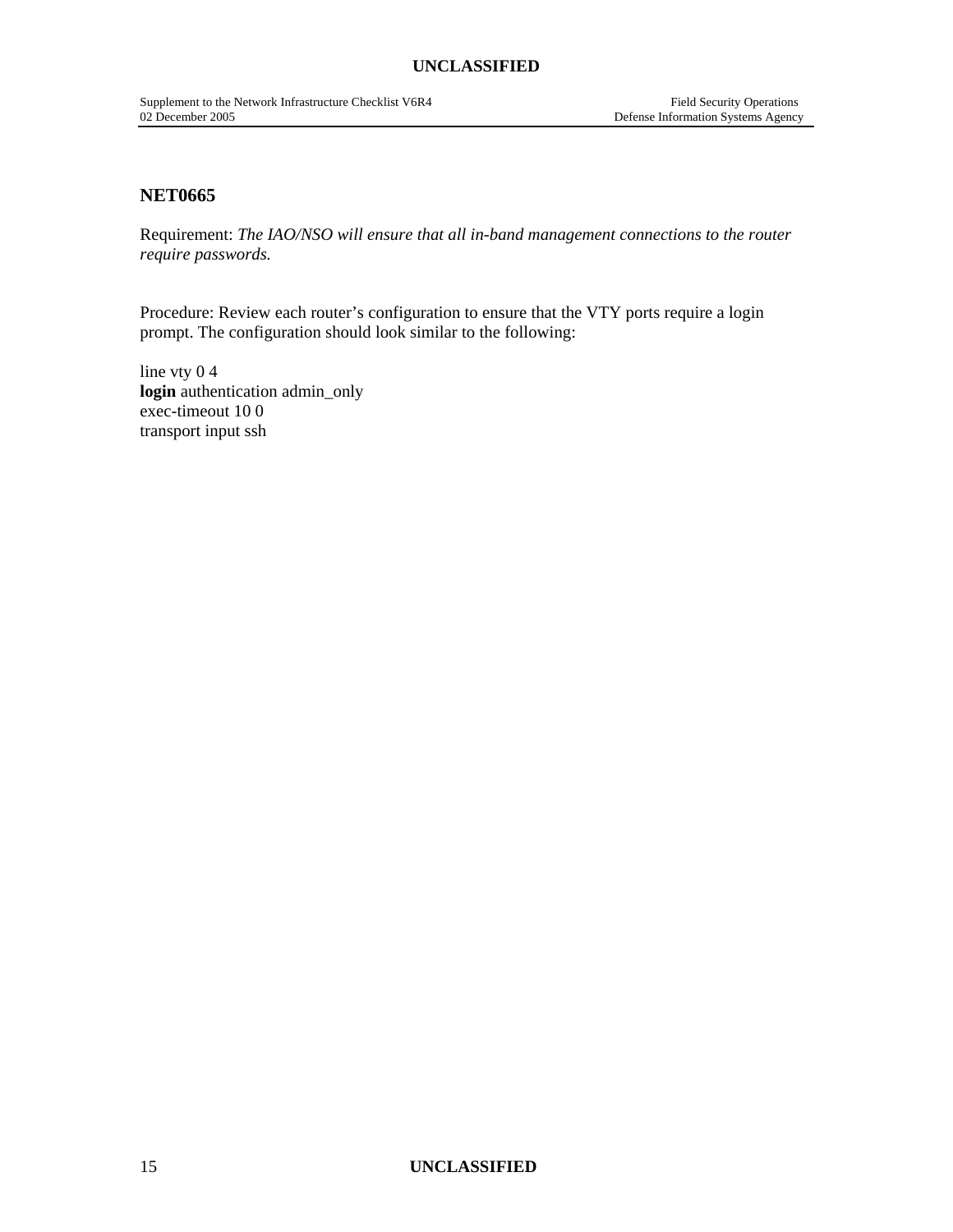Requirement: *The router administrator will ensure that the router only allows in-band management sessions from authorized IP addresses from the internal network.*

Procedure: Review all Cisco router configurations and verify that only authorized internal connections are allowed on VTY ports. The configuration should look similar to the following:

access-list 3 permit 192.168.1.10 log access-list 3 permit 192.168.1.11 log access-list 3 deny any

. line vty 0 4 **access-class 3 in** 

.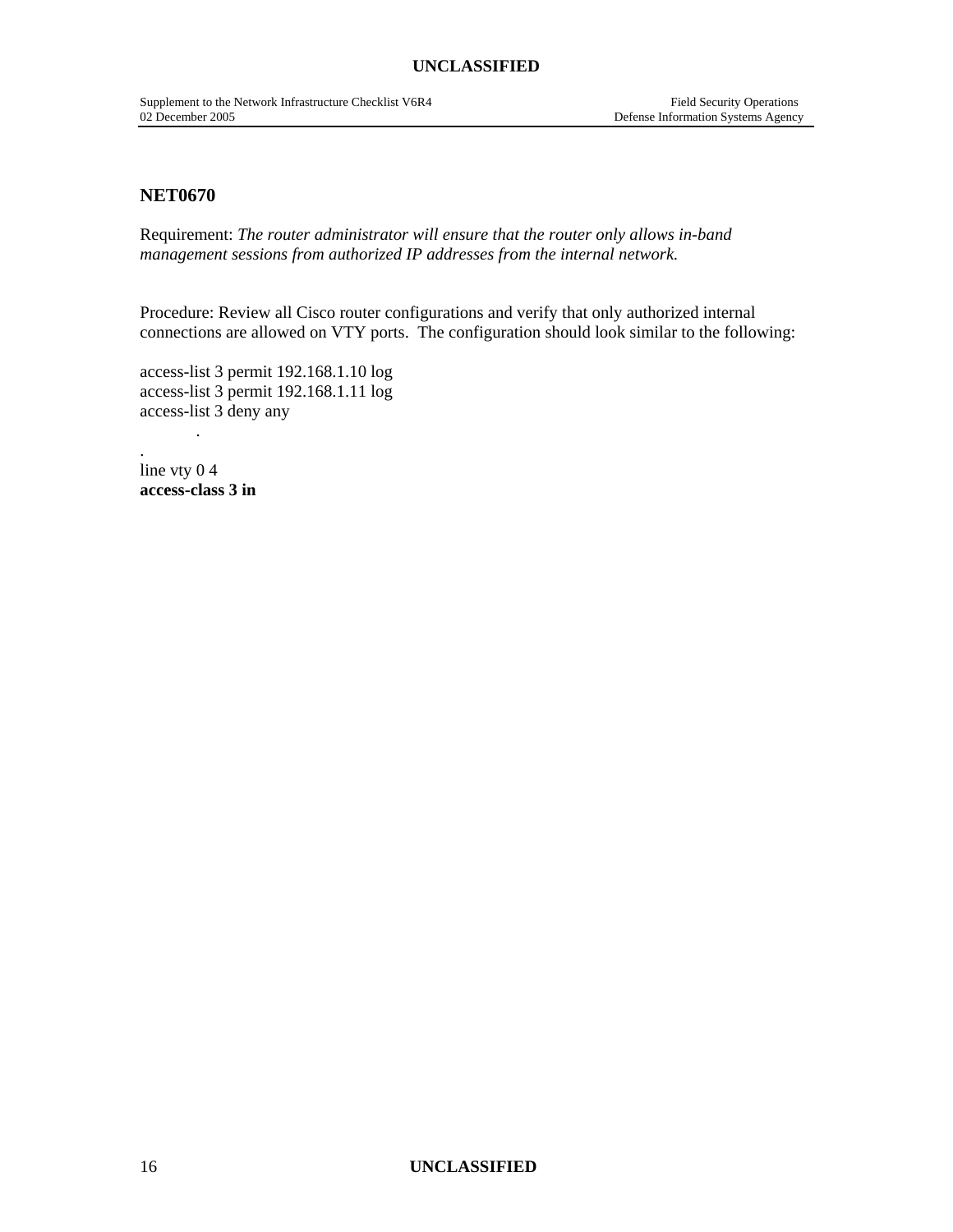Requirement: *The router administrator will ensure in-band management access to the router is secured using FIPS 140-2 validated encryption such as AES, 3DES, SSH, or SSL.*

Procedure: Review all Cisco router configurations and verify that only ssh is allowed on the VTY ports. The configuration should look similar to the following:

line vty 0 4 transport input **ssh**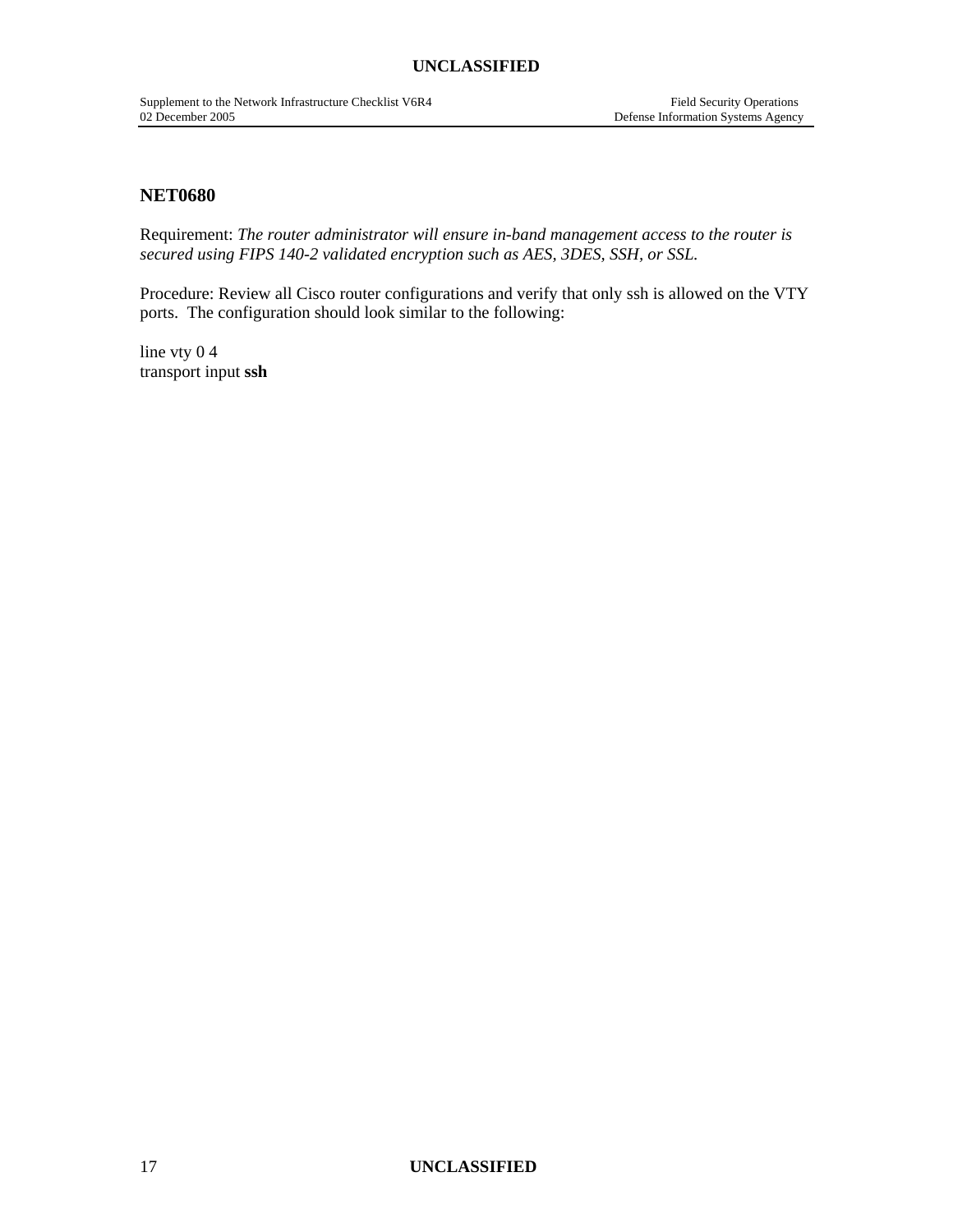Supplement to the Network Infrastructure Checklist V6R4 Field Security Operations<br>
02 December 2005 **Field Security Operations** 

# **NET0681**

Requirement: *The router administrator will ensure SSH timeout value is set to 60 seconds or less, causing incomplete SSH connections to shutdown after 60 seconds or less.*

Procedure: Review the global configuration or have the router administrator execute the *show ssh* command to verify the timeout is set for 60 seconds or less. The default is 120 seconds. The configuration should look similar to the following:

ip ssh time-out 60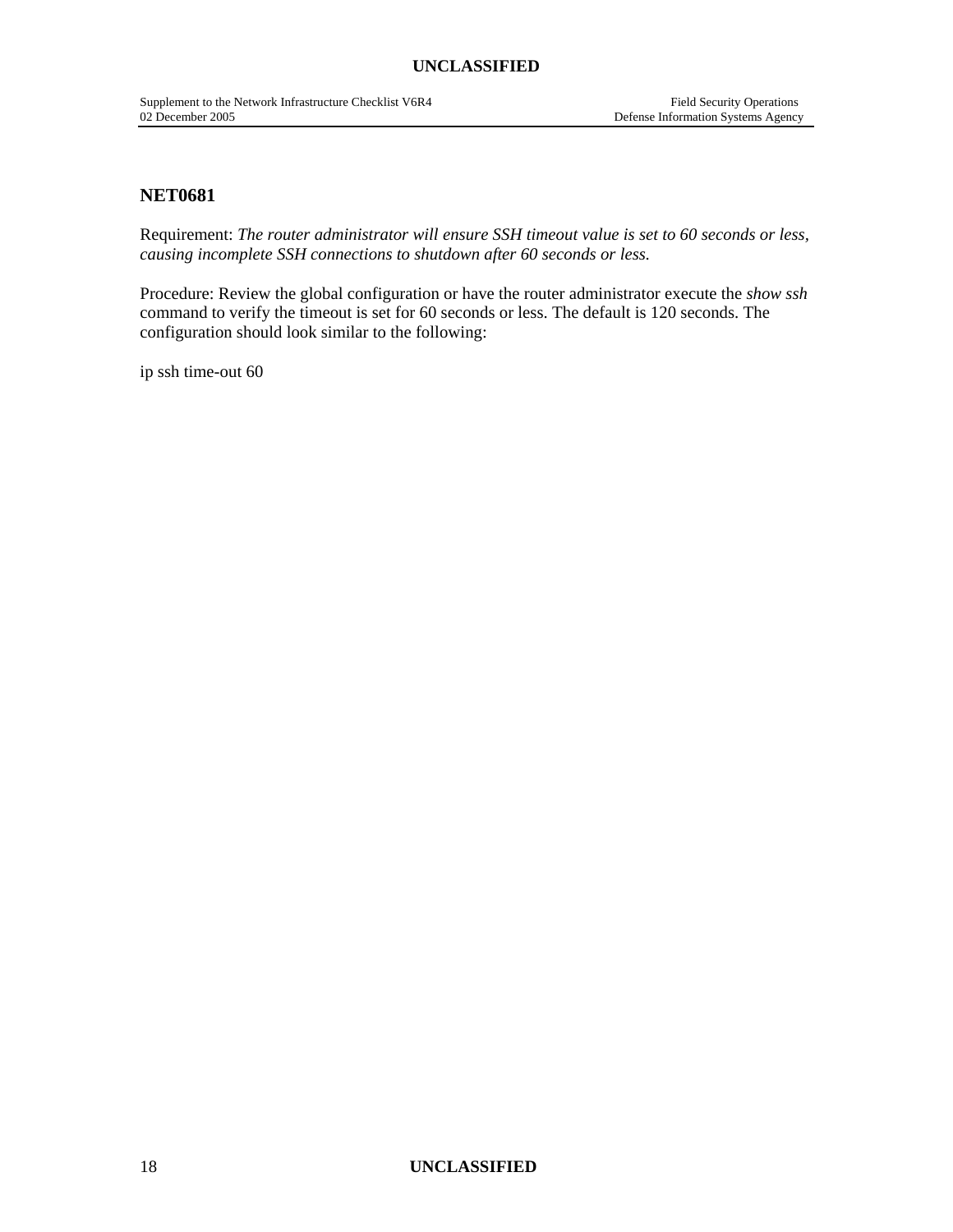# **NET0682**

Requirement: *The router administrator the maximum number of unsuccessful SSH login attempts iss set to three, locking access to the router.*

Procedure: Review the global configuration or have the router administrator execute the *show ssh* command to verify the authentication retry is set for 3. The default is 3.

ip ssh authentication-retries 3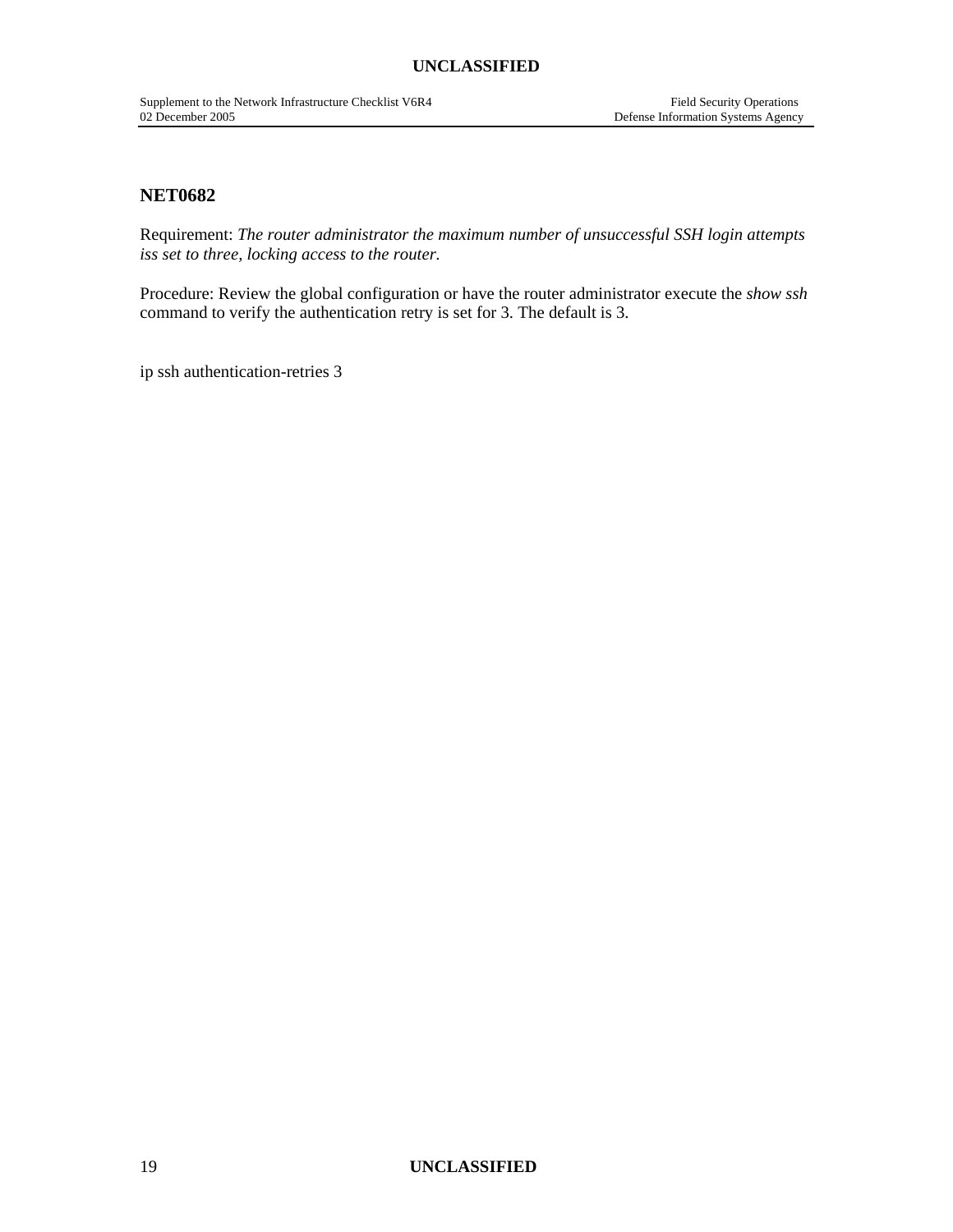# **NET0685**

Requirement: *The router administrator will ensure the timeout for in-band management access is set for no longer than 10 minutes.*

Procedure: Review each router's configuration to ensure that the VTY ports are disabled after 15 minutes of inactivity. The configuration should look similar to the following:

line vty 0 4 login authentication admin\_only **exec-timeout 10 0** transport input ssh

Note: default is 10 minutes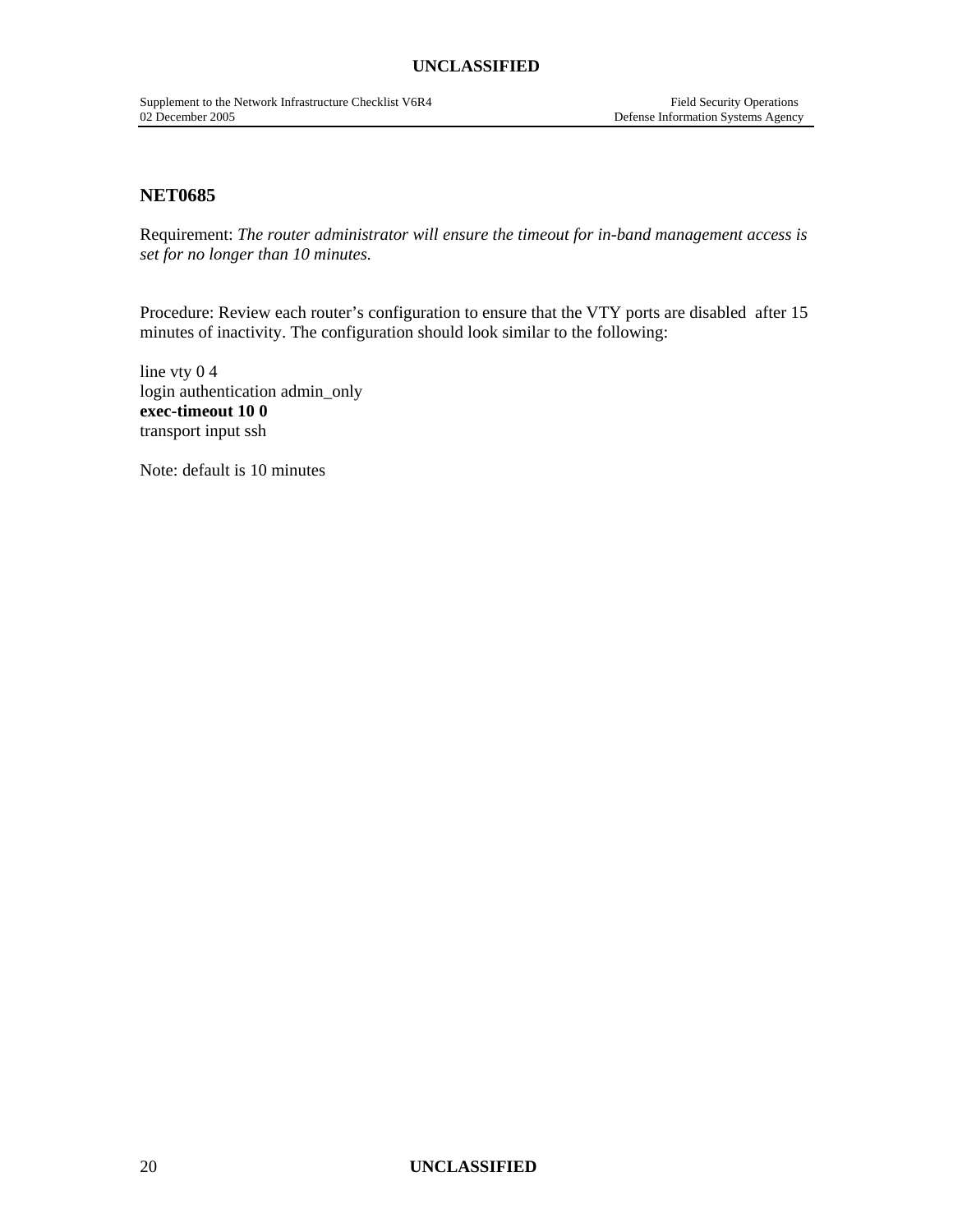# **NET0690**

Requirement: *The router administrator will configure the ACL that is bound to the VTY ports to log permitted and denied access attempts.*

Procedure: Review each Cisco router configuration to ensure that all connection attempts to the VTY ports are logged.

access-list 3 permit 192.168.1.10 **log** access-list 3 permit 192.168.1.11 **log** access-list 3 deny any **log**

. line vty 0 4 access-class 3 in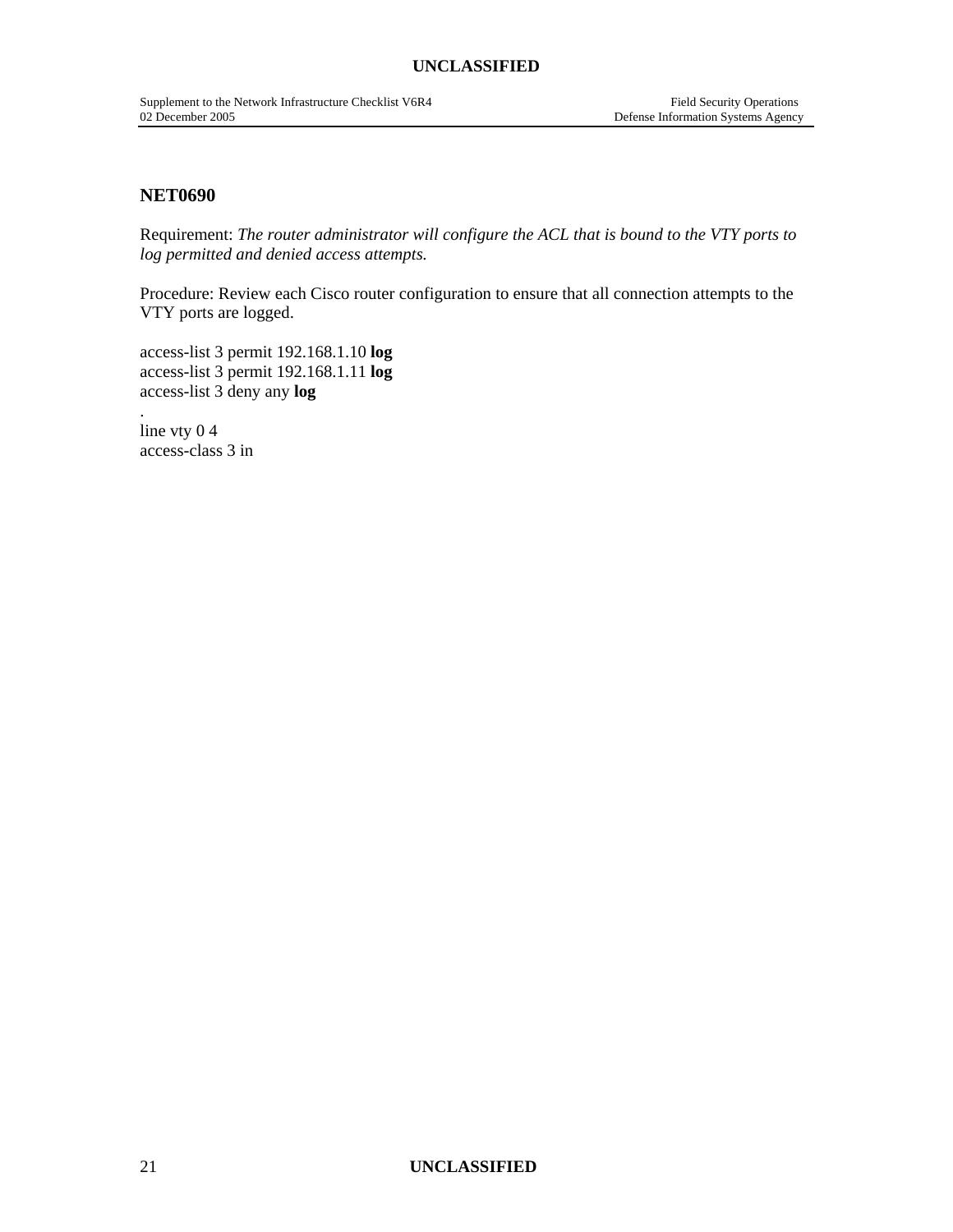# **NET0740**

Requirement: *The router administrator will ensure HTTP, FTP, and all BSD r-command servers are disabled.*

Procedure: Review all Cisco router configurations to verify that the IOS command *no ip http server* is present

Note: HTTP server is not available with IOS releases prior to 11.0. Also, *http-server* is disabled by default in IOS version 12.0; hence the *no ip http-server* command will not appear in the running configuration.

FTP, RCP, and RSH are disabled by default. Review all Cisco router configurations to verify that none of the following statements are present:

ftp-server enable ip rcmd rcp-enable ip rcmd rsh-enable .

.

. line vty 0 4 transport input rlogin telnet

Note: Rlogin is not actually supported by IOS other than via Kerberos. However, the rlogin keyword must be specified on the vty transport statement to allow any r-command to the Cisco router.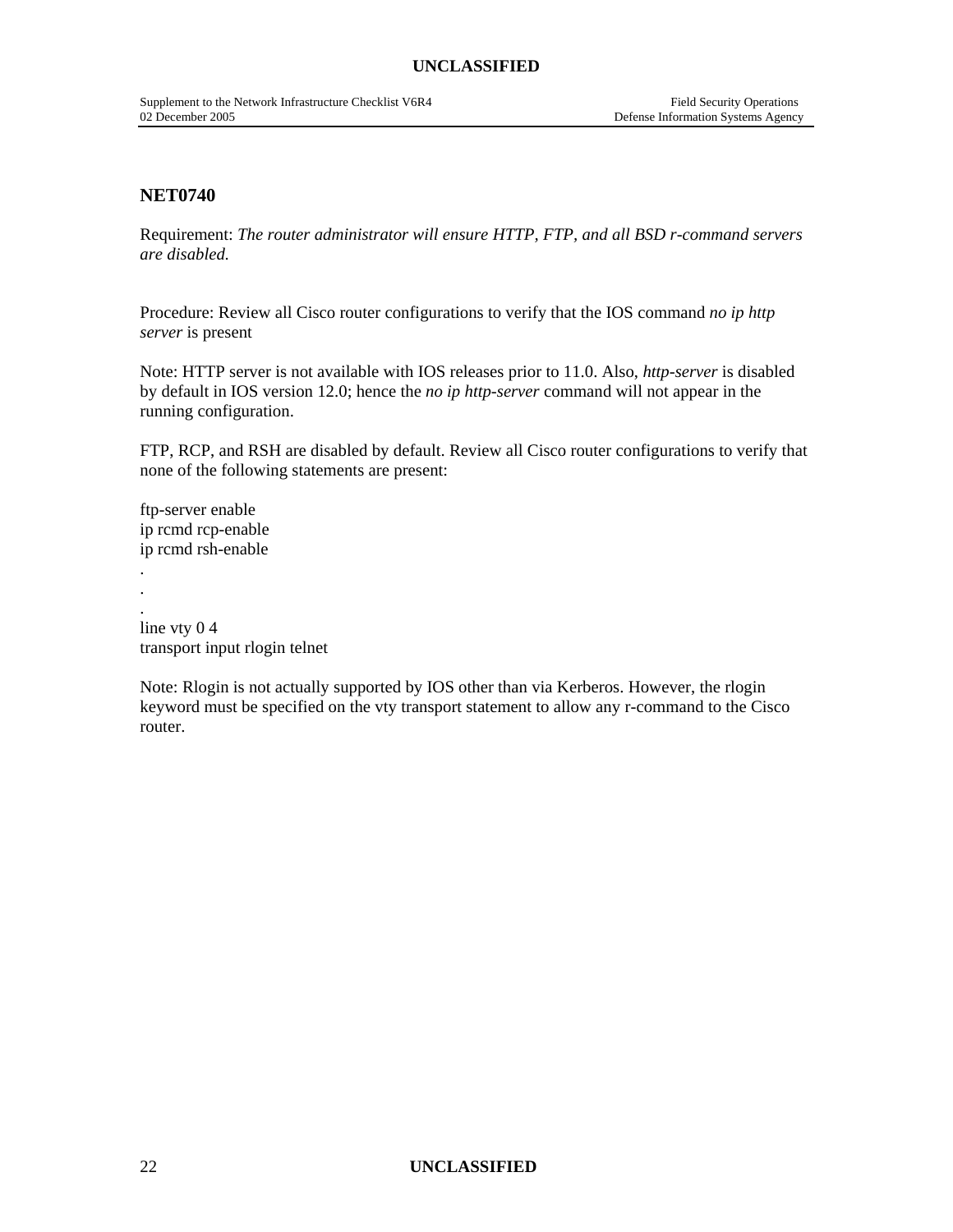Requirement: *The router administrator will ensure ICMP unreachable notifications, mask replies, and redirects are disabled on all external interfaces of the premise router.*

Procedure: For IOS version 12.0 and later review the running configuration of the premise router and ensure the following commands are not present on all external interfaces: *ip unreachables, ip redirects,* and *ip mask-reply.* For versions prior to 12.0, ensure the following commands are present: *no ip unreachable, no ip redirects,* and *no ip mask-reply.* The configuration should look similar to the following:

**interface** FastEthernet 0/0 description NIPRNet link ip address 199.36.92.1 255.255.255.252 ip access-group 101 in **no ip redirects no ip unreachables no ip mask-reply** 

In addition, host unreachable messages will be sent in reply to black-hole routes*.* Be sure that the Null0 interface also has *no ip unreachable* defined if there are static routes destined for this interface.

interface null0 **no ip unreachables**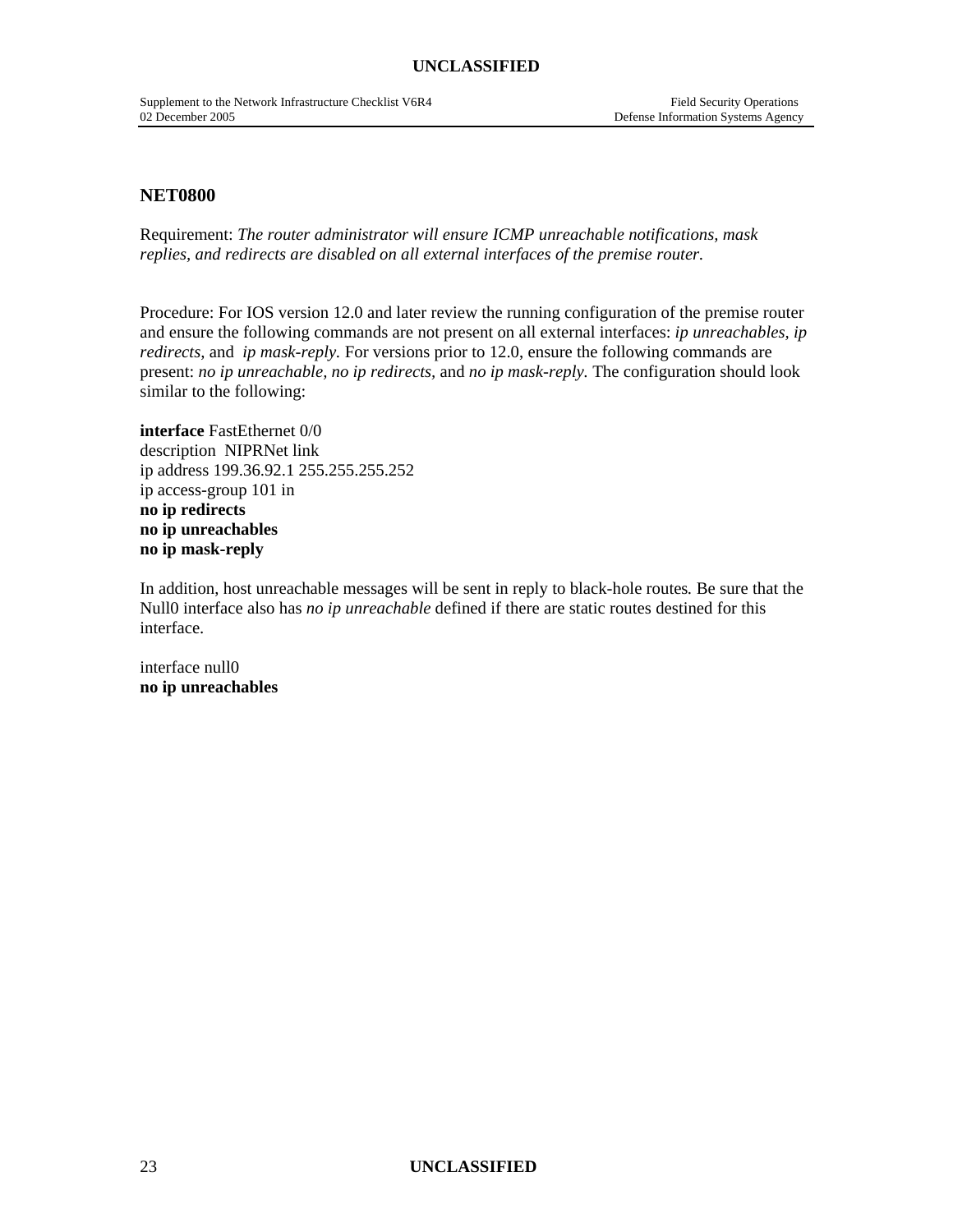# **NET0810**

Requirement: *The IAO/NSO will ensure that two Network Time Protocol (NTP) servers are defined on the premise router to synchronize its time.*

Procedure: Review the router configurations and verify that NTP servers have been defined similar to the following example:

ntp update-calendar ntp server 129.237.32.2 ntp server 142.181.31.6

If the software clock is synchronized to an outside time source via NTP, it is a good practice to periodically update the hardware clock with the time learned from NTP. Otherwise, the hardware clock will tend to gradually drift, and the software clock and hardware clock will become out of synch with each other. The *ntp update-calendar* command will enable the hardware clock to be periodically updated with the time specified by the NTP source.

CAVEAT: Since IOS uses the software clock for logging, synching the hardware clock is not a requirement—only a best practice. Lower end models such as 2500/2600 series do not have hardware clocks, so this command is not available on those platforms.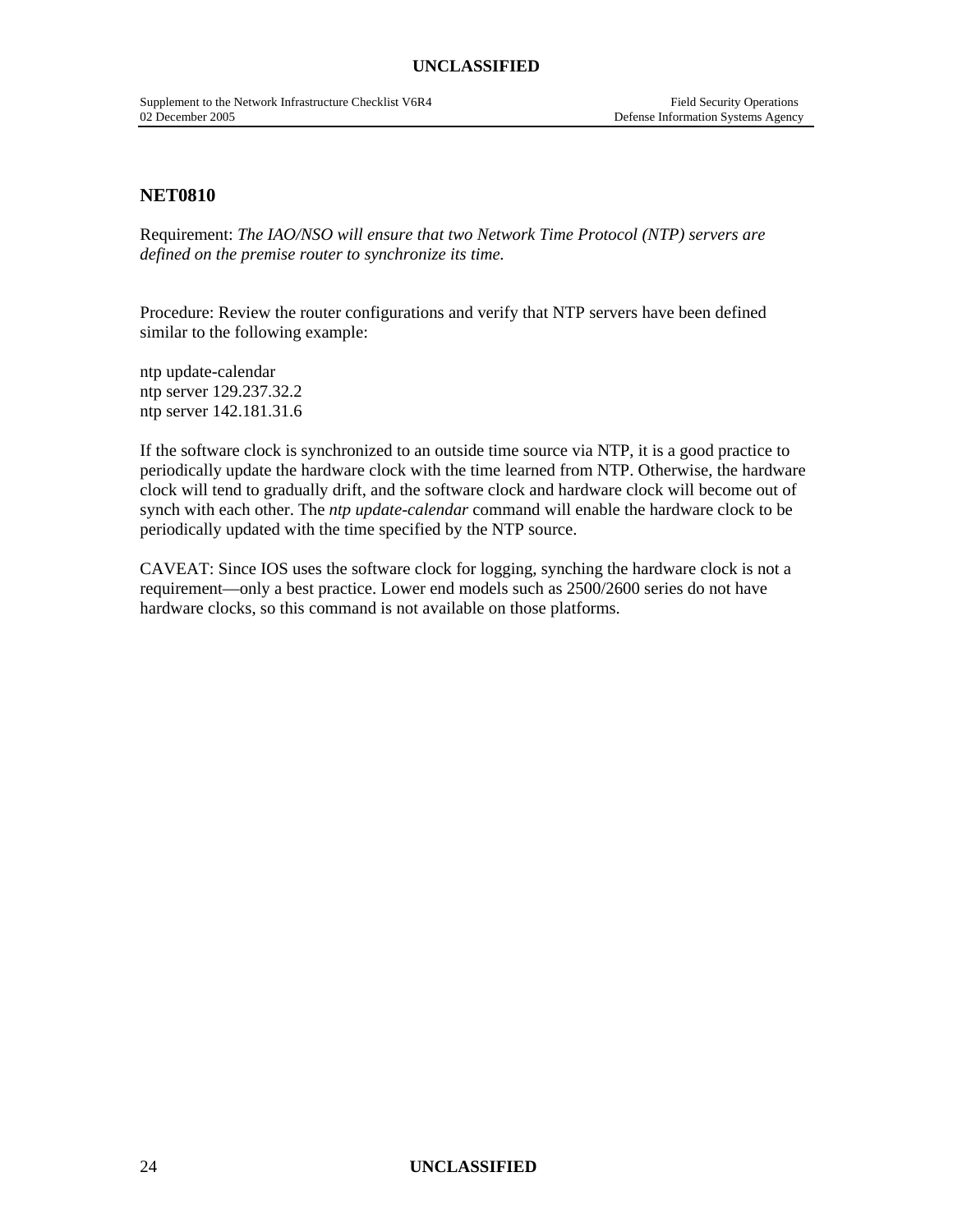# **NET0820**

Requirement: *The IAO/NSO will ensure that the DNS servers are defined if the router is configured as a client resolver.*

Procedure: Review the running configuration to ensure that DNS servers have been defined if the router had been configured as a client resolver. The configuration should look similar to one of the following examples:

 ! configure as client resolver and specify DNS server ip domain-lookup ip name-server 192.168.1.253

or

! disable client resolver no ip domain-lookup

Note: ip domain-lookup is enabled by default.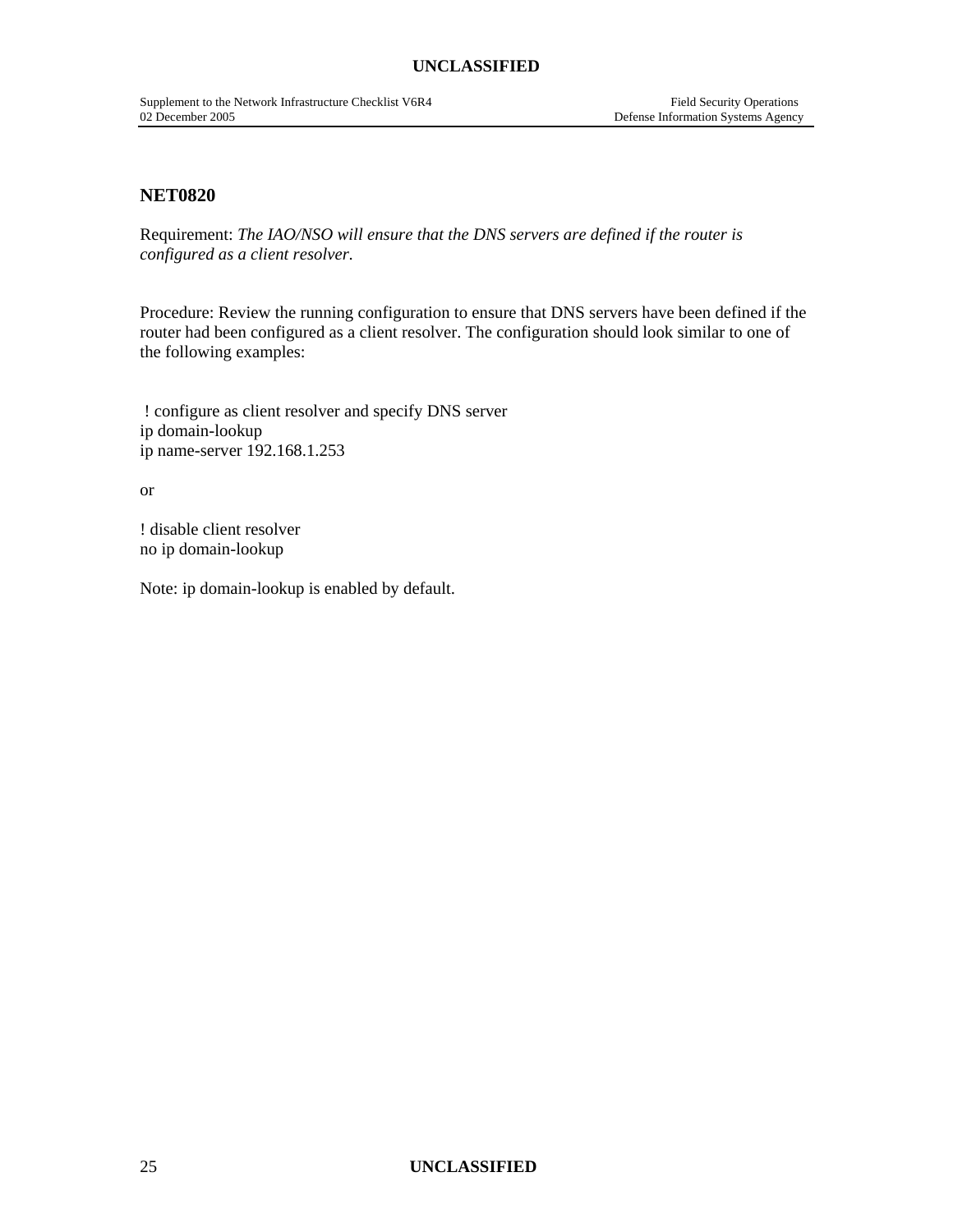# **NET0890**

Requirement: *The router administrator will restrict SNMP access to the router from only authorized internal IP addresses.*

Procedure: Review all router configurations to ensure ACLs are in place to limit SNMP access to specific NMS hosts using a configuration similar to the following:

access-list **10** permit host **7.7.7.5** snmp-server community <clear text string> ro **10**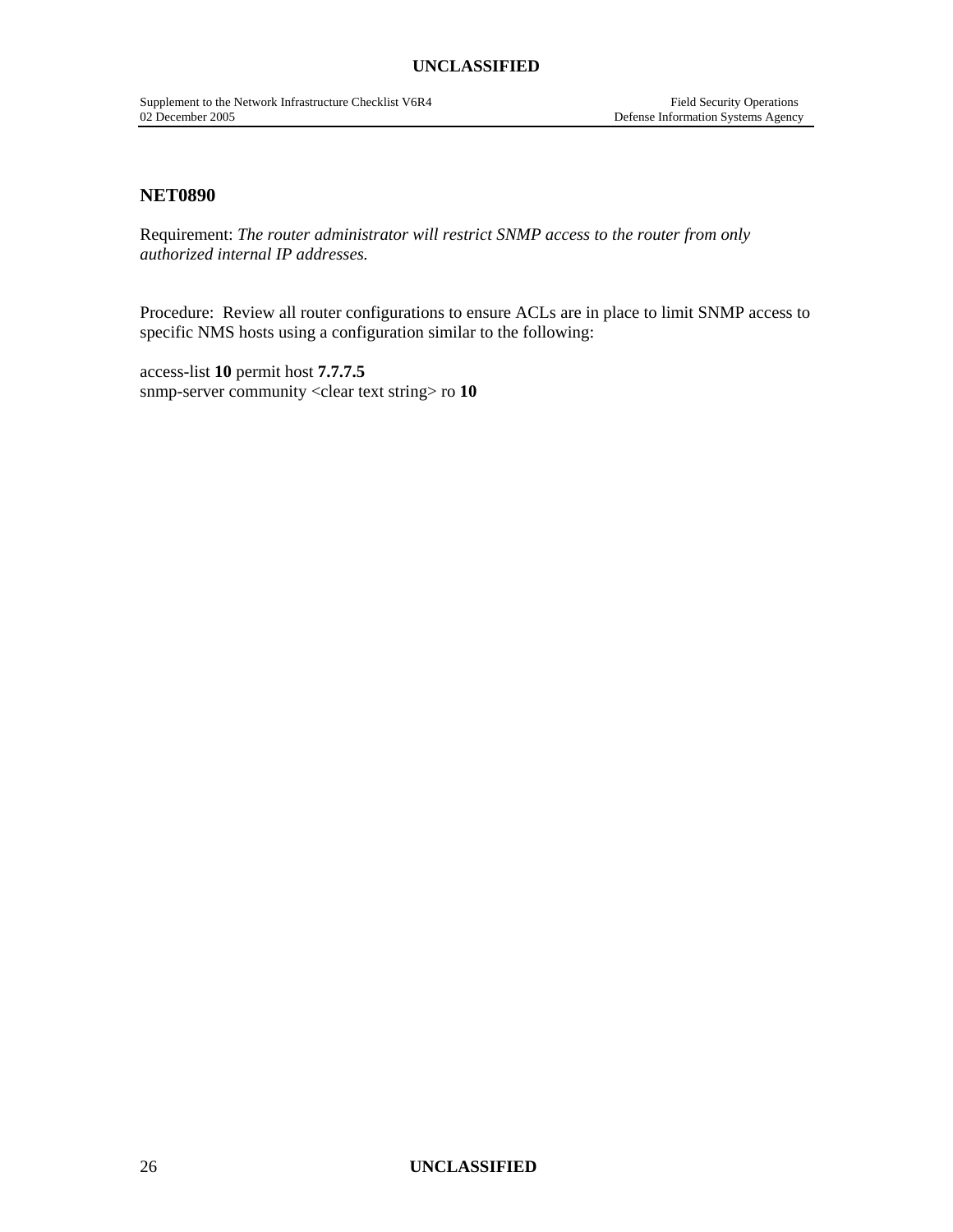# **NET0894**

Requirement: *The router administrator will ensure SNMP is only enabled in the read mode; Read/Write is not enabled unless approved and documented by the IAO/NSO.*

Procedure: Review all Cisco router configurations to ensure SNMP access from the network management stations is read only. The configuration look similar to the following:

access-list 10 permit host 7.7.7.5 snmp-server **community** xxxxxxxxx **ro** 10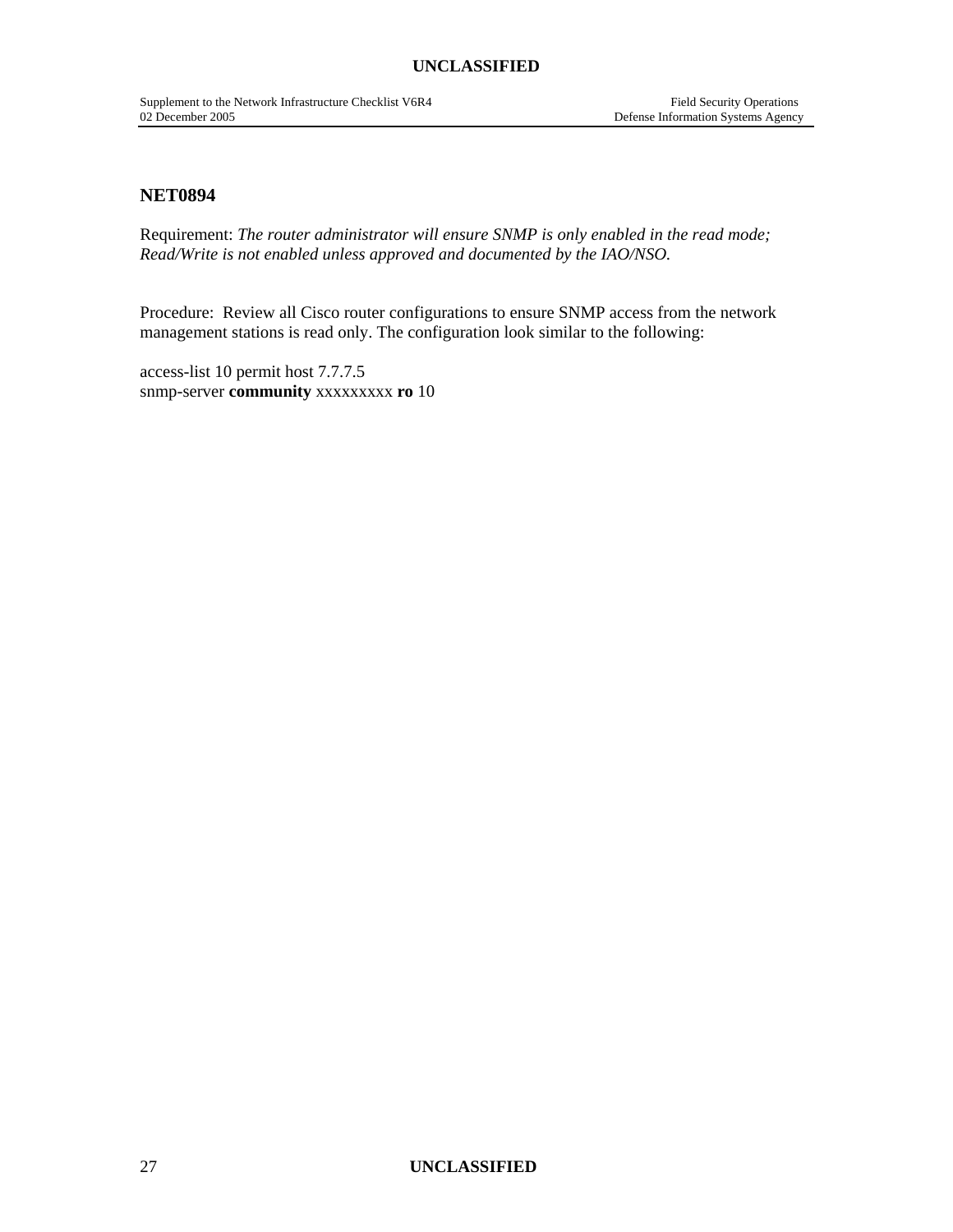Requirement: *The router administrator will utilize ingress and egress ACLs to restrict traffic in accordance with the guidelines contained in DOD Instruction 8551.1 for all ports and protocols required for operational commitments.*

#### Procedure:

- 1. Determine Boundary- Determined by Connectivity, not Destination. ACLs use source and destination addresses. PPS defines boundary by physical connectivity. All Federal Agencies are not DOD!
- 2. NOTE on Enclave to Enclave: If data traffic between Enclaves transverses a router not owned by the Enclave's DAA then it falls into the "Boundary 7&8 DoD Network to Enclave or other applicable category for that particular connectivity.
- 3. Block by specifying ports on permit statements when in deny-by-default **or** explicitly block all known red ports.
- 4. All ports and protocols allowed into the enclave should be registered in the PPS database.

Review the CISCO premise router configuration to ensure ACLs are in place to restrict inbound IP addresses are filtered to permit only green or yellow ports. Red and yellow ports are permitted with conditions noted on the Category Assignment List (CAL). A DSAWG 2 year expiration date listed on the PPS CAL will indicate expiration of permits for particular red ports. The router configuration should look similar to following highlighted:

interface FastEthernet 0/0 description to NIPRNet core router ip address 199.36.92.1 255.255.255.252 ip access-group 100 in

```
. 
access-list 100 deny ip <internal network range> <wildcard mask> any log 
access-list 100 deny ip 0.0.0.0 0.255.255.255 any log 
access-list 100 deny ip 10.0.0.0 0.255.255.255 any log 
access-list 100 deny ip 127.0.0.0 0.255.255.255 any log 
access-list 100 deny ip 169.254.0.0 0.0.255.255 any log 
access-list 100 deny ip 172.16.0.0 0.15.255.255 any log 
access-list 100 deny ip 192.0.2.0 0.0.0.255 any log 
access-list 100 deny ip 192.168.0.0 0.0.255.255 any log 
access-list 100 deny ip 224.0.0.0 15.255.255.255 any log 
access-list 100 deny ip 240.0.0.0 7.255.255.255 any log 
access-list 100 permit tcp [external network] [wildcard mask] any eq ## 
access-list 100 permit tcp 192.168.1.0 0.0.0.255 any eq 22 
access-list 100 deny ip any any log
```
.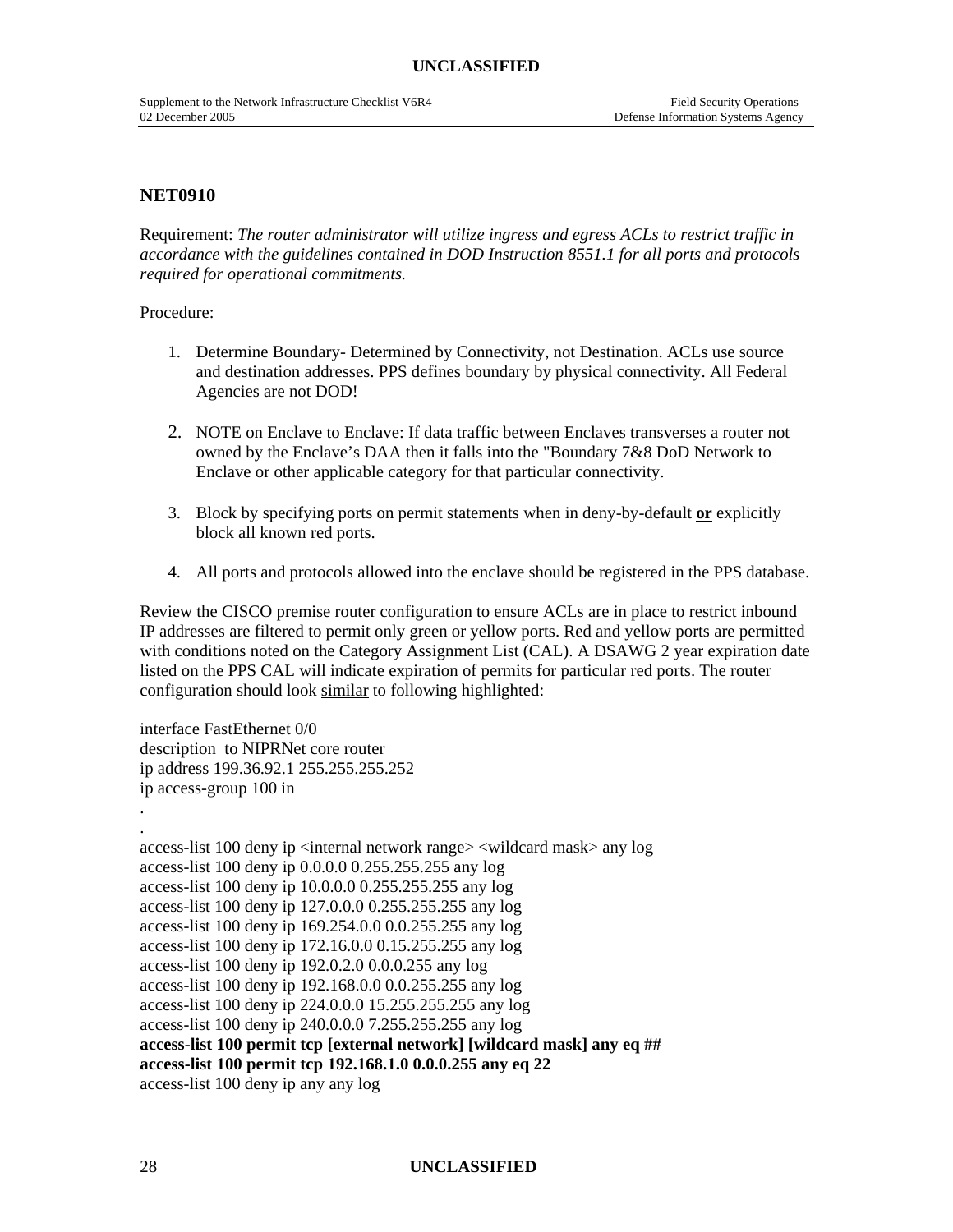*The router administrator will bind the ingress ACL filtering packets entering the network to the external interface, and bind the egress ACL filtering packets leaving the network to the internal interface—both on an inbound direction.*

Note:All filters must be applied to the appropriate interfaces on an inbound direction. Ingress filtering is applied to all traffic entering the enclave; hence, this filter would be bound to all external interfaces. Since egress filtering is applied to all traffic leaving the enclave, this filter would be bound to all internal interfaces.

Procedure: Review the running configuration of the premise router and verify that all interfaces, with the exception of loopback interfaces, have the appropriate ingress or egress ACL applied to with an inbound direction. An example configuration is depicted below:

**interface** FastEthernet 0/0 description **NIPRNet link** ip address 199.36.92.1 255.255.255.252 ip access-group 100 **in** 

**interface** FastEthernet 1/0 description **downstream link to our network** ip address 199.36.90.1 255.255.255.0 ip access-group 102 **in**

Note: The default direction for the *ip access-group* command is *out*.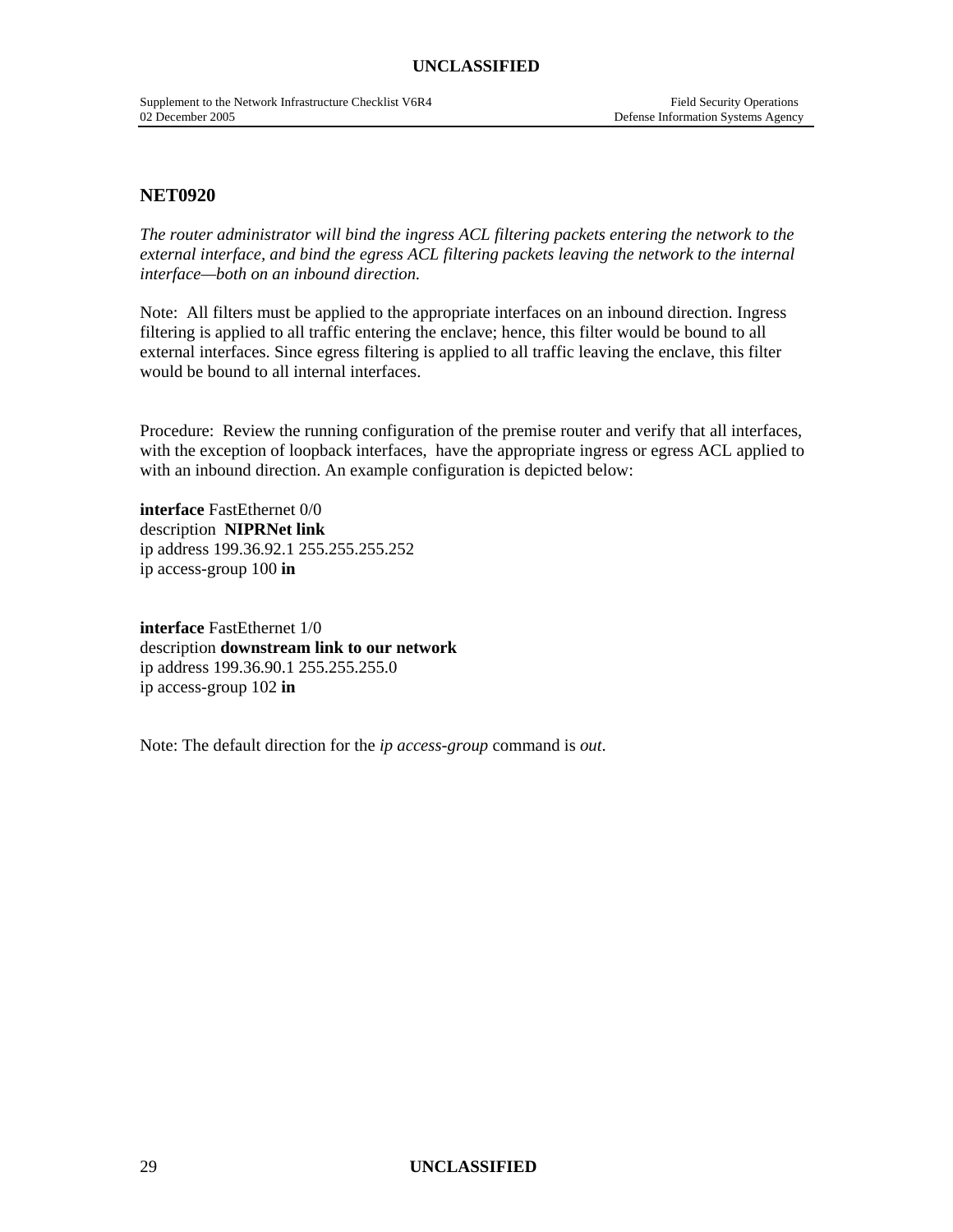Requirement: *The router administrators will restrict the premise router from accepting any inbound IP packets with a source address that contain an IP address from the internal network, any local host loop back address (127.0.0.0/8), the link-local IP address range (169.254.0.0/16), IANA unallocated addresses or any reserved private addresses in the source field*.

Procedure: Review the Cisco premise router configuration to ensure ACLs are in place to restrict inbound IP addresses. The router configuration should look similar to following:

**interface** FastEthernet 0/0 description to NIPRNet core router ip address 199.36.92.1 255.255.255.252 ip access-group **100 in**

. . .

access-list 100 deny ip <**internal network range**> <wildcard mask> any log access-list 100 deny ip 0.0.0.0 0.255.255.255 any log

access-list 100 deny ip 10.0.0.0 0.255.255.255 any log access-list 100 deny ip 127.0.0.0 0.255.255.255 any log access-list 100 deny ip 169.254.0.0 0.0.255.255 any log access-list 100 deny ip 172.16.0.0 0.15.255.255 any log access-list 100 deny ip 192.0.2.0 0.0.0.255 any log access-list 100 deny ip 192.168.0.0 0.0.255.255 any log access-list 100 deny ip 224.0.0.0 15.255.255.255 any log access-list 100 deny ip 240.0.0.0 7.255.255.255 any log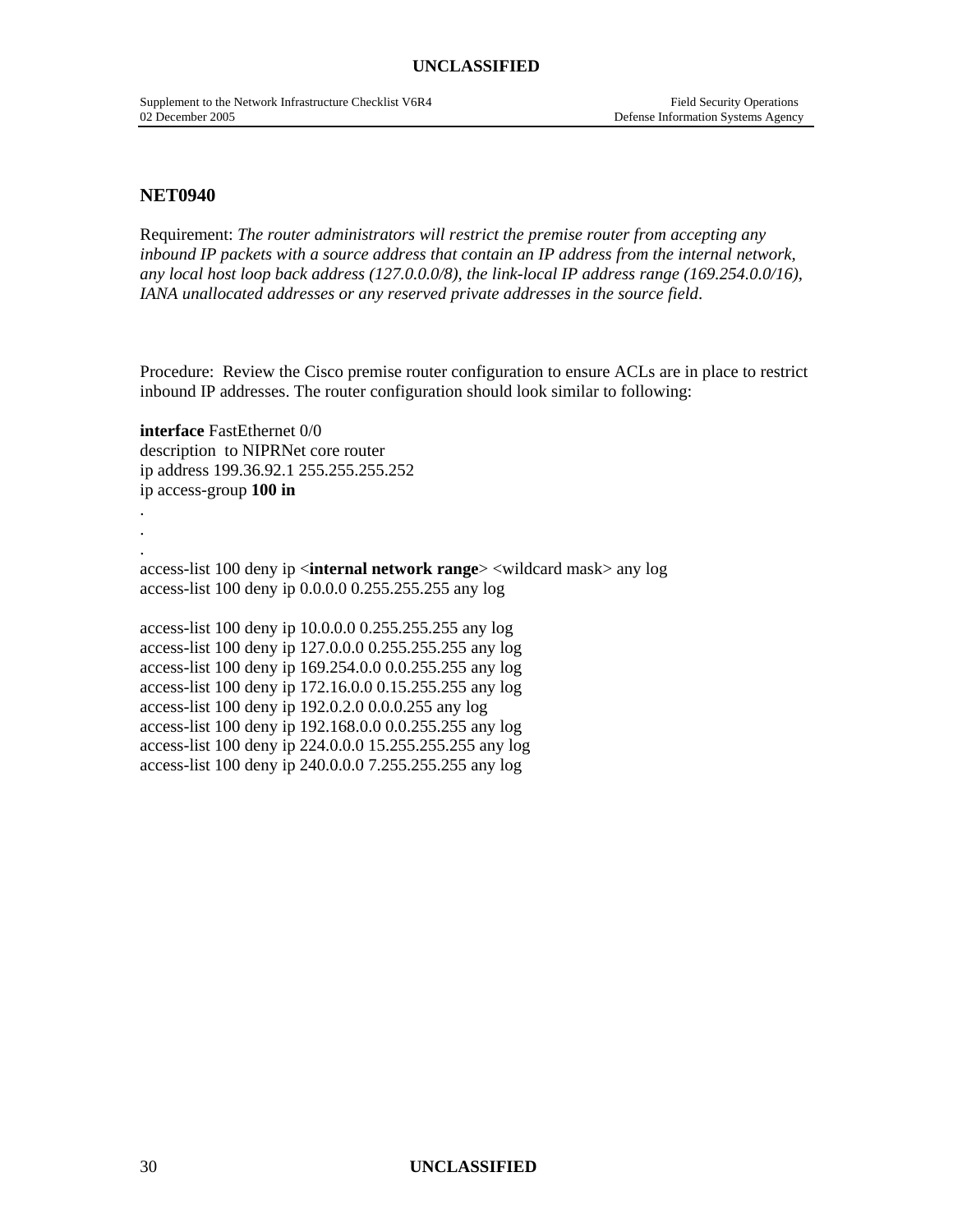Requirement: *The router administrator will restrict the router from accepting any outbound IP packet that contains an illegitimate address in the source address field via egress ACL or by enabling Unicast Reverse Path Forwarding.*

Procedure for egress ACL: Review the premise router configuration to ensure egress ACLs are in place on all internal interfaces to restrict the router from accepting outbound IP packets that contain an external IP address in the source field. In order to comply with the deny-by-default policy, permit statements for those ports that are allowed will have to be defined followed by the deny any statement. The permit statements must qualify the source address with the internal network address range. Following is an example configuration:

**interface** FastEthernet 0/0 description **downstream link to our network** ip address 199.36.90.1 255.255.255.0 ip access-group 102 **in** . . . access-list 102 permit tcp any any established access-list 102 permit udp host [external DNS] any eq domain access-list 102 permit udp host [external DNS] any gt 1023 access-list 102 permit tcp [**internal network**] [wildcard mask] any eq ftp-data access-list 102 permit tcp [**internal network**] [wildcard mask] any eq ftp access-list 102 permit tcp [**internal network**] [wildcard mask] any eq http access-list 102 permit . . . . . . . access-list 102 deny any

Procedure for Unicast Reverse Path Forwarding: Review the premise router configuration to ensure RPF has been configured on all internal interfaces. Following is an example configuration:

**interface** FastEthernet 0/0 description **downstream link to our network** ip address 199.36.90.1 255.255.255.0 **ip verify unicast reverse-path 197**  !

#### **access-list 197 deny ip any any log**

Note: If no ACL is specified in the Unicast RPF command, the router drops the forged or malformed packet immediately and no ACL logging occurs.

A unicast RPF check performs a route table lookup on an IP packet's source address, and checks the incoming interface. The router determines whether the packet is arriving from a path that the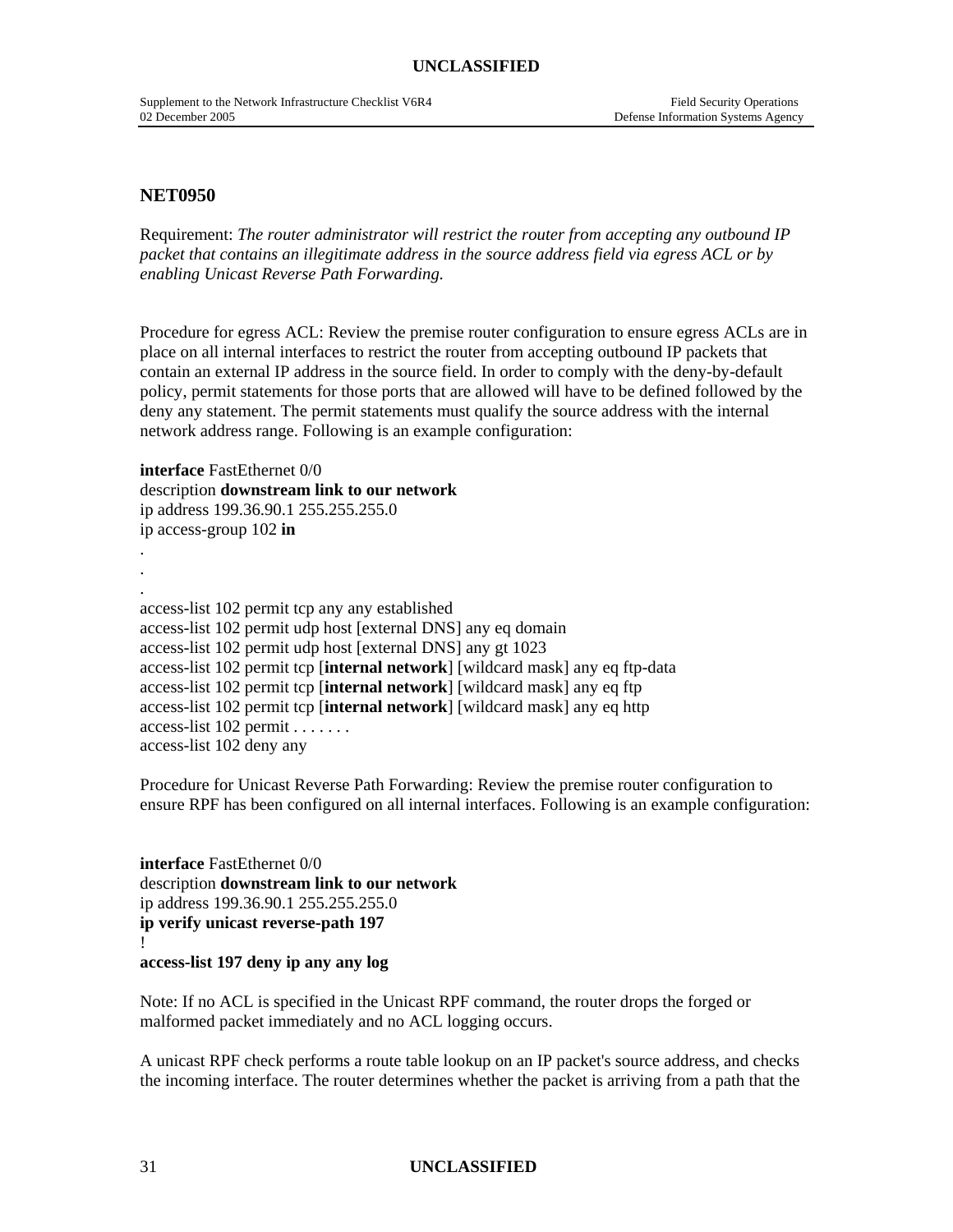Supplement to the Network Infrastructure Checklist V6R4 Field Security Operations<br>
02 December 2005 **Field Security Operations** 

sender would use to reach the destination. If the packet is from a valid path, the router forwards the packet to the destination address. If it is not from a valid path, the router discards the packet.

Best practice is to implement Unicast RPF downstream from the premise router, preferably at the distribution layer or at the edges of the network. The further downstream Unicast RPF is applied, the finer the granularity you have in mitigating address spoofing and in identifying the sources of spoofed addresses. Applying Unicast RPF on the premise router helps mitigate attacks from many downstream networks and it is easier to administer, but it makes it harder to identify the source of the attack.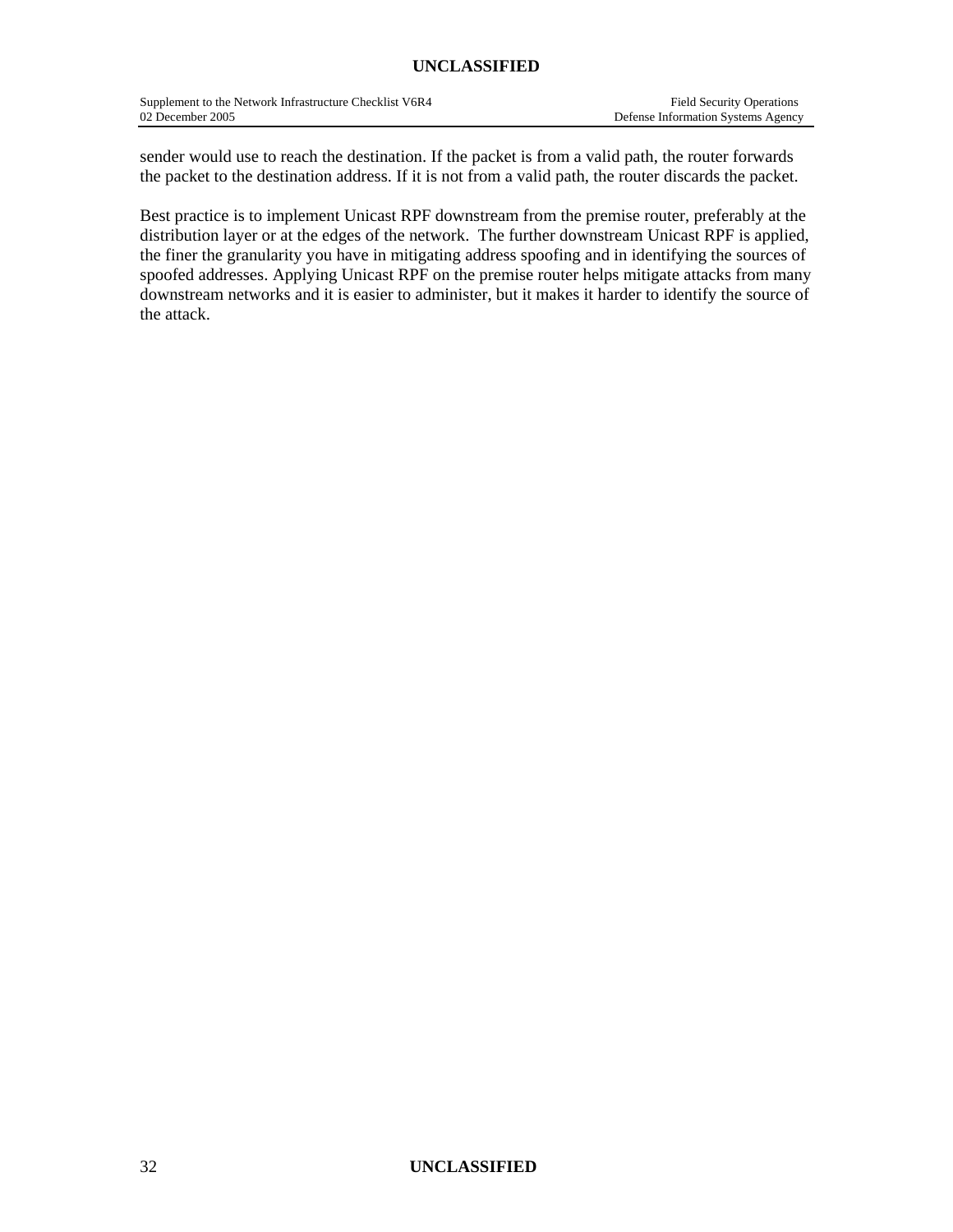Requirement: *The IAO/NSO will implement features provided by the router to protect servers from any TCP SYN flood attacks from an outside network.*

Procedure: Review the premise or edge router configuration to ensure the TCP intercept command is in place to intercept any TCP SYN connection requests. The configuration should like similar to the following:

ip tcp intercept list 107 access-list 107 permit tcp any <internal network> < wildcard mask>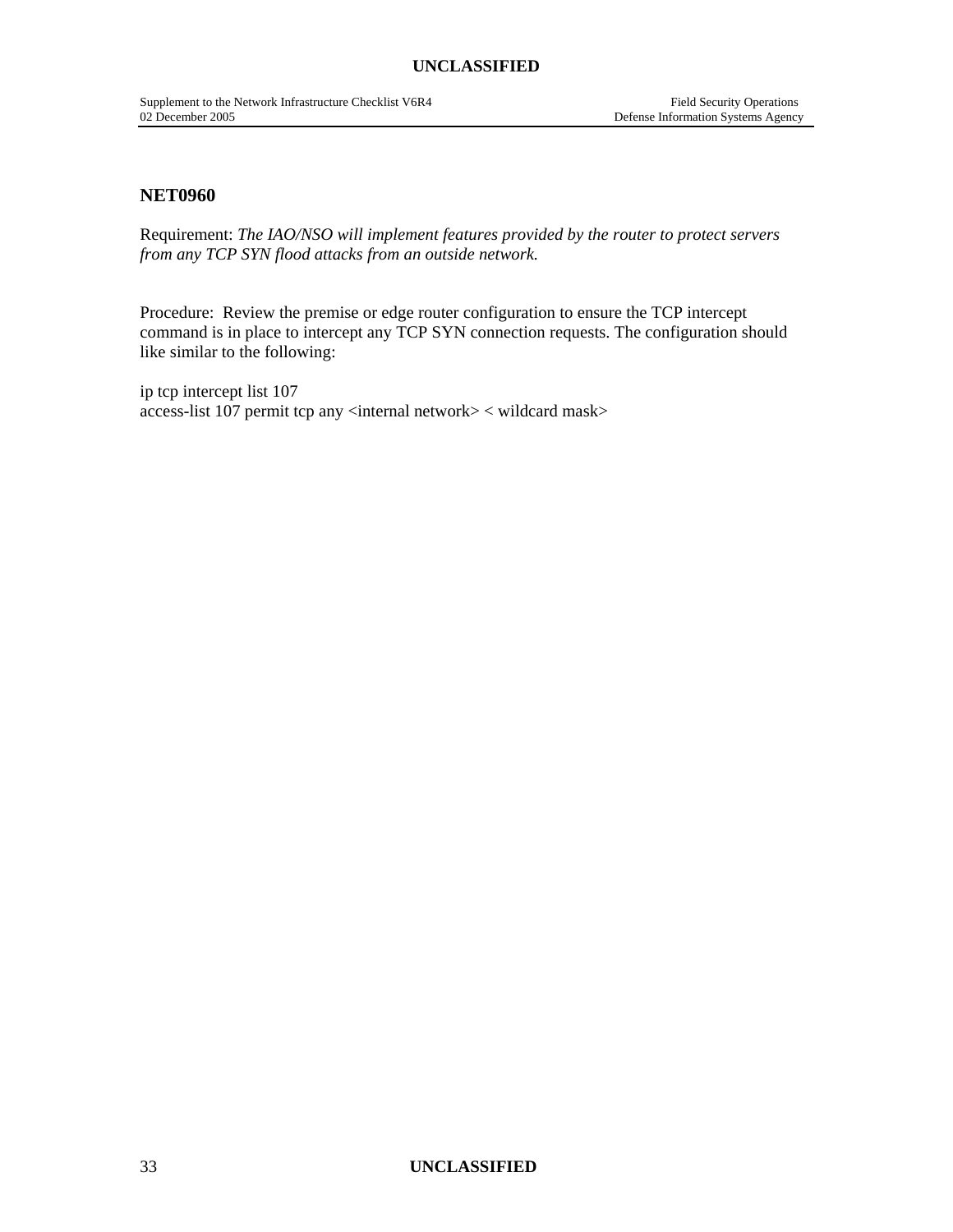. .

Requirement: *The router administrator will block all inbound ICMP messages with the exception of Echo Reply (type 0), and Time Exceeded (type 11). ICMP message number 3, code 4, are permitted inbound with the following exception: Must be denied from external AG addresses, otherwise permitted.*

Procedure: Review the Cisco premise router configuration to ensure that the ingress ACL blocks all inbound ICMP traffic message types with the exception of Echo Reply (type 0), Time Exceeded (type 11), and Destination Unreachable (type 3). The ACL should look similar to the following:

**interface** FastEthernet 0/0 description to NIPRNet core router ip address 199.36.92.1 255.255.255.252 ip access-group **100 in**

access-list 100 permit icmp any any echo-reply access-list 100 permit icmp any any time-exceeded access-list 100 permit icmp 199.36.90.0 0.0.255.255 any packet-too-big access-list 100 **deny icmp any any** log

Note: The above ACL could also look similar to the following using the icmp type codes instead of the icmp message type:

access-list 100 permit icmp any any 0 access-list 100 permit icmp any any 11 access-list 100 permit icmp any any 3 access-list 100 deny icmp any any log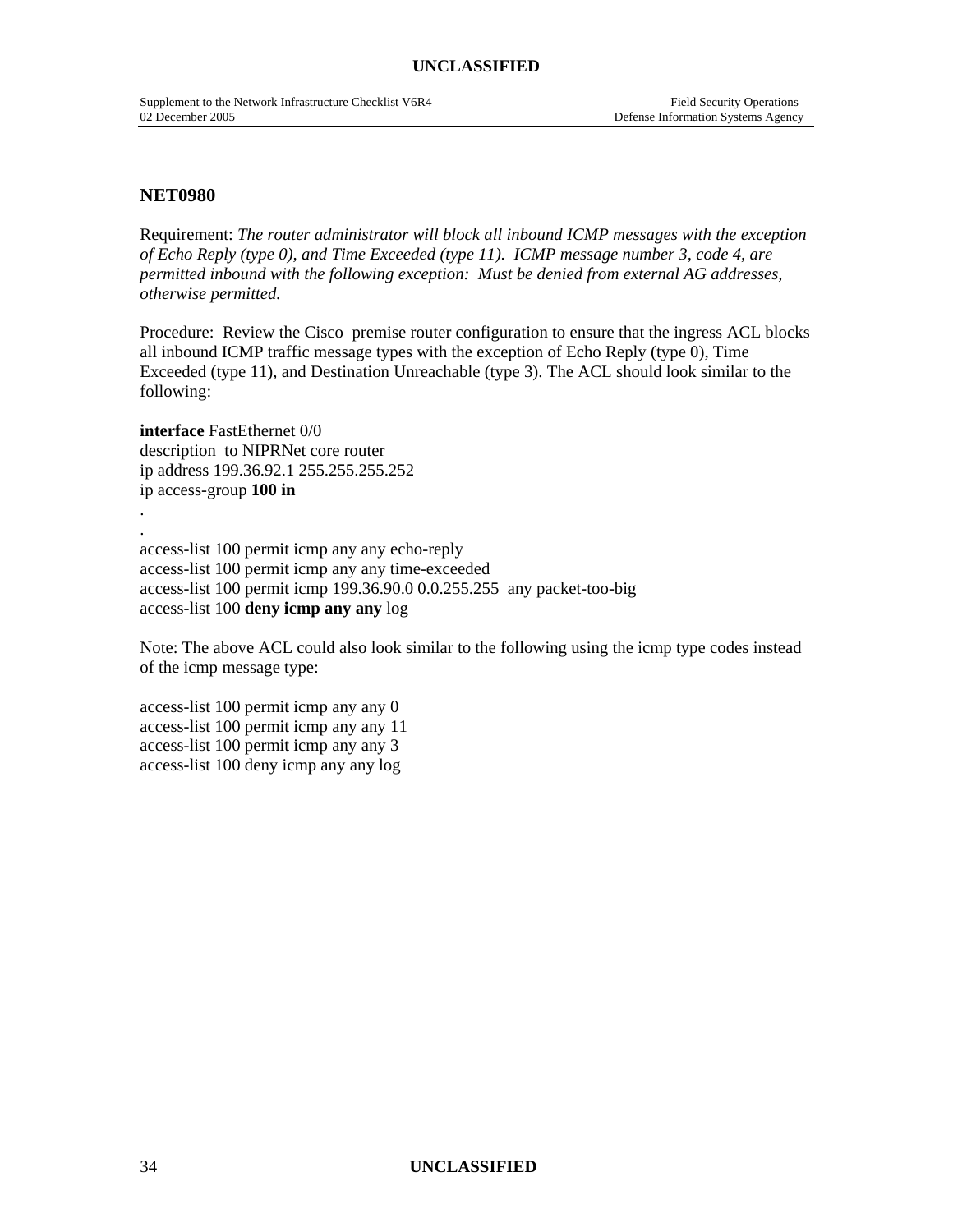. .

Requirement: *The router administrator will block outbound ICMP traffic message types except Echo Request (type 8), Parameter Problem (type 12), and Source Quench (type 4) Destination Unreachable - Fragmentation Needed and Don't Fragment was Set (type3, code 4).*

Procedure: Review the Cisco premise router configuration to ensure egress ACLs are bound to the proper interfaces to block all outbound ICMP traffic message types except Echo, Parameter Problem, Source Quench, and Destination Unreachable - Fragmentation Needed and Don't Fragment was Set. The configuration should look similar to the following:

**interface** FastEthernet 0/0 description **link to our network** ip address 199.36.90.1 255.255.255.0 ip access-group 102 in

. access-list 102 permit icmp 199.36.90.0 0.0.255.255 any echo access-list 102 permit icmp 199.36.90.0 0.0.255.255 any parameter-problem access-list 102 permit icmp 199.36.90.0 0.0.255.255 any source-quench access-list 102 permit icmp 199.36.90.0 0.0.255.255 any packet-too-big access-list 102 **deny icmp any any** log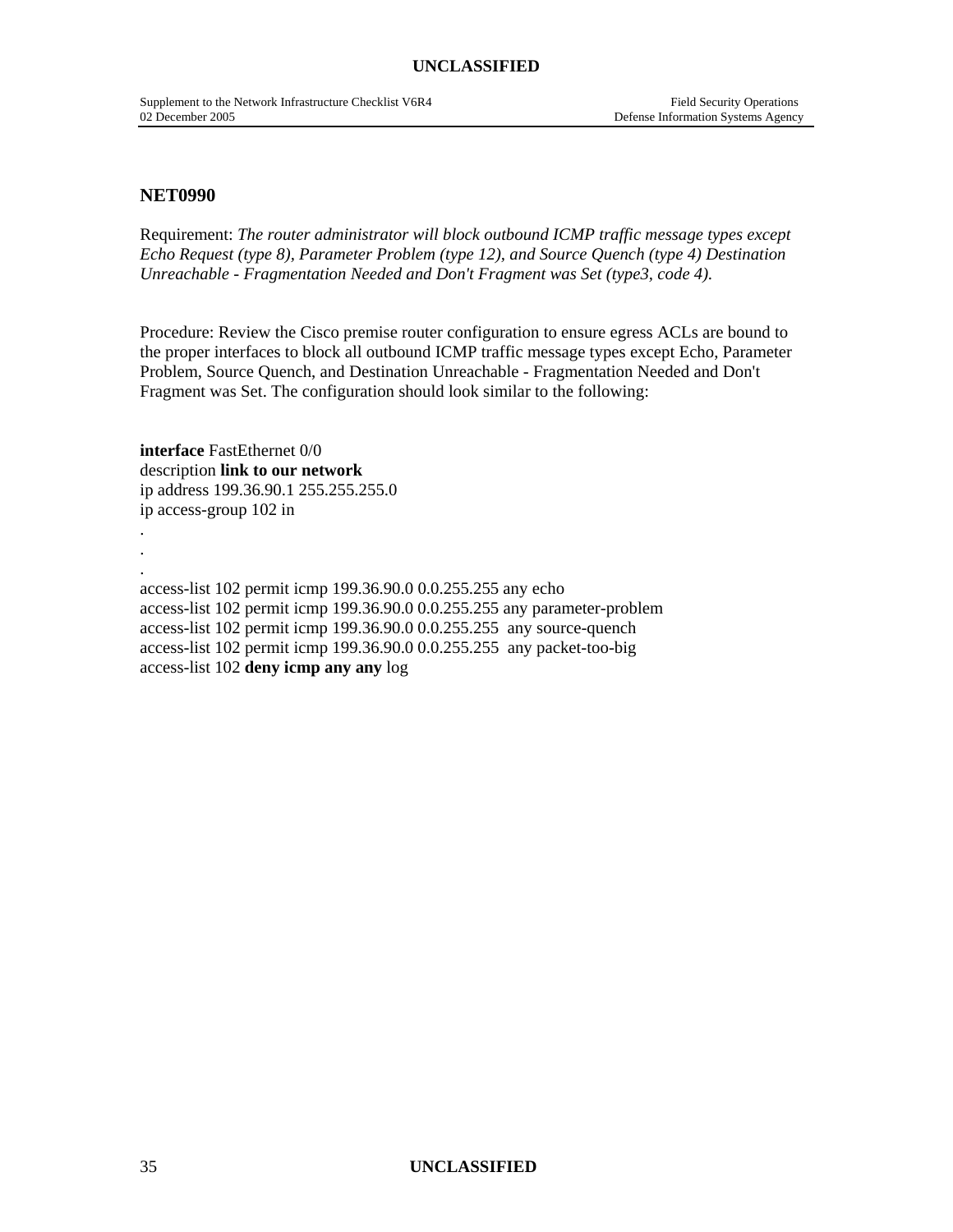.

Requirement: *The router administrators will block all inbound traceroutes to prevent network discovery by unauthorized users.*

Procedure: Review the premise router configuration to ensure that an ingress ACL is in place to block inbound UDP 33400 through 34400, which are the ports commonly used by the traditional traceroute application. The ingress ACL should look similar to the following:

**interface** FastEthernet 0/0 description NIPRNet link ip address 199.36.92.1 255.255.255.252 ip access-group **100 in**

access-list **100** deny **udp** any any range **33400 34400** log access-list 100 deny ip any any

There are two methods that can be used to block the new inbound traceroute request by a Cisco router: IP Options Selective Drop Feature, which was introduced with IOS release 12.0(23), and ACL Support for Filtering IP Options Feature that is available with IOS Release 12.3(4)T or later. The IP Options Selective Drop Feature can be configured in one of two modes: drop or ignore. If the global command *ip options ignore* is configured, the router will still process the packet as normal while ignoring the IP Options field. The ACL Support for Filtering IP Options Feature can be used to selectively filter and drop packets based on specific option values.

The premise router must be configured to block any packet with the value of 82 in the IP Options fields either by configuring the global command *ip options drop* in addition to the ACL shown above to block the traditional traceroute or creating an extended named ACL for the ingress filter that would include ACL statements to block both traceroute methods. An example would look as follows:

**interface** FastEthernet 0/0 description NIPRNet link ip address 199.36.92.1 255.255.255.252 ip access-group **ingress-filter** in

. ip access-list extended **ingress-filter** deny ip any any **option traceroute** log deny **udp** any any range **33400 34400** log

deny ip any any

Note: Resource Reservation Protocol (RSVP) used by MPLS, Internet Group Management Protocol Version 2 (IGMPv2), and other protocols that use the IP options field may not function in either *drop* or *ignore* modes.

.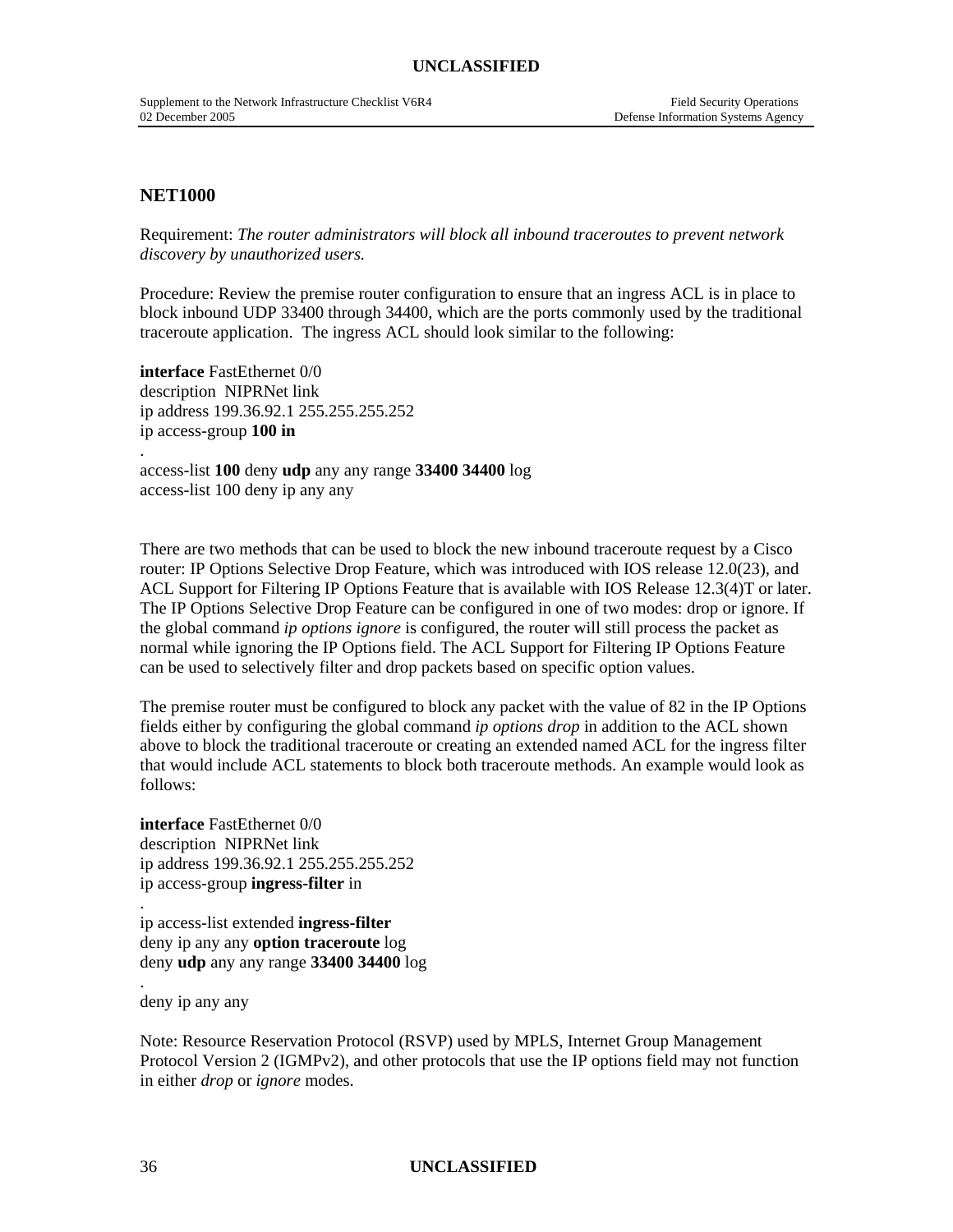. .

Requirement: *The router administrator will ensure that all attempts to any port, protocol, or service that is denied are logged.*

Procedure: Review the running configuration of the premise router and verify that both the router's ingress and egress ACLs have a *log* keyword following every deny statement. An example configuration is depicted below:

access-list 100 permit tcp . . . . . . . access-list 100 permit tcp . . . . . . . access-list 100 permit tcp . . . . . . . .

access-list 100 deny any **log**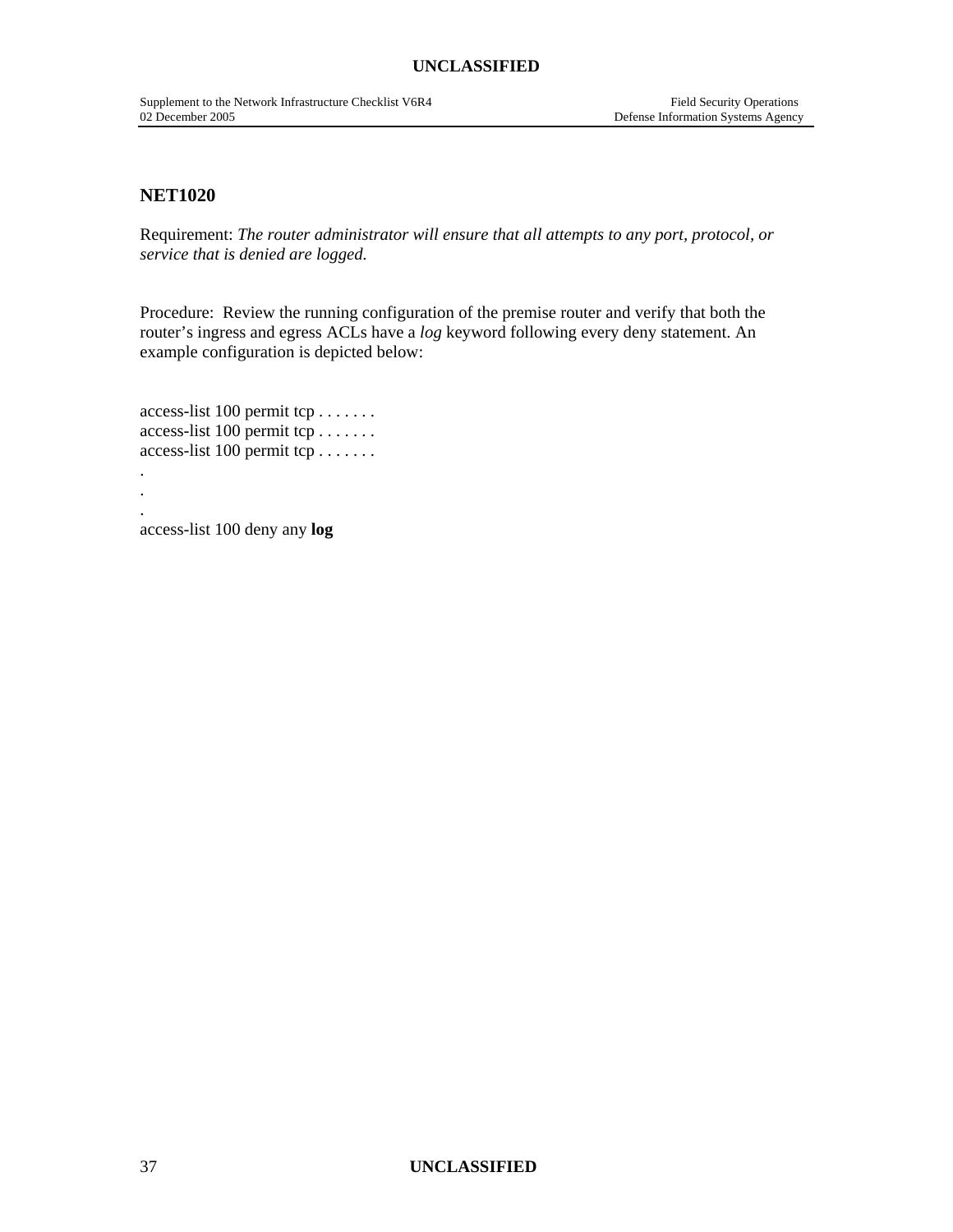Requirement: *The router administrator will configure all routers to log severity levels 0 through 6 and send log data to a syslog server.*

Procedure: Review all router configurations to ensure that all routers log messages for severity levels 0 through 6. By specifying *informational*, all severity levels above will be included.

| Logging              | <b>Severity</b> | <b>Description</b>               |
|----------------------|-----------------|----------------------------------|
| <b>Level</b>         | <b>Level</b>    |                                  |
| Emergencies          |                 |                                  |
| Alerts               |                 | <b>Immediate Action Required</b> |
| Critical             | $\overline{c}$  | <b>Critical Conditions</b>       |
| Errors               | 3               | <b>Error Conditions</b>          |
| Warnings             | 4               | <b>Warning Conditions</b>        |
| <b>Notifications</b> | 5               | Normal but Significant           |
|                      |                 | Conditions                       |
| Informational        | 6               | <b>Informational Messages</b>    |
| Debugging            | ⇁               | Debugging Messages               |

A sample configuration would look similar to the following:

**logging on logging host 192.168.1.22**  logging console critical **logging trap informational**  logging facility local7

Note: The command *logging on* is the default. If you see the command *no logging on*, then all logging except console logging will be disabled. The default trap level is *informational* so if a logging trap command were not present this would imply *logging trap informational*.